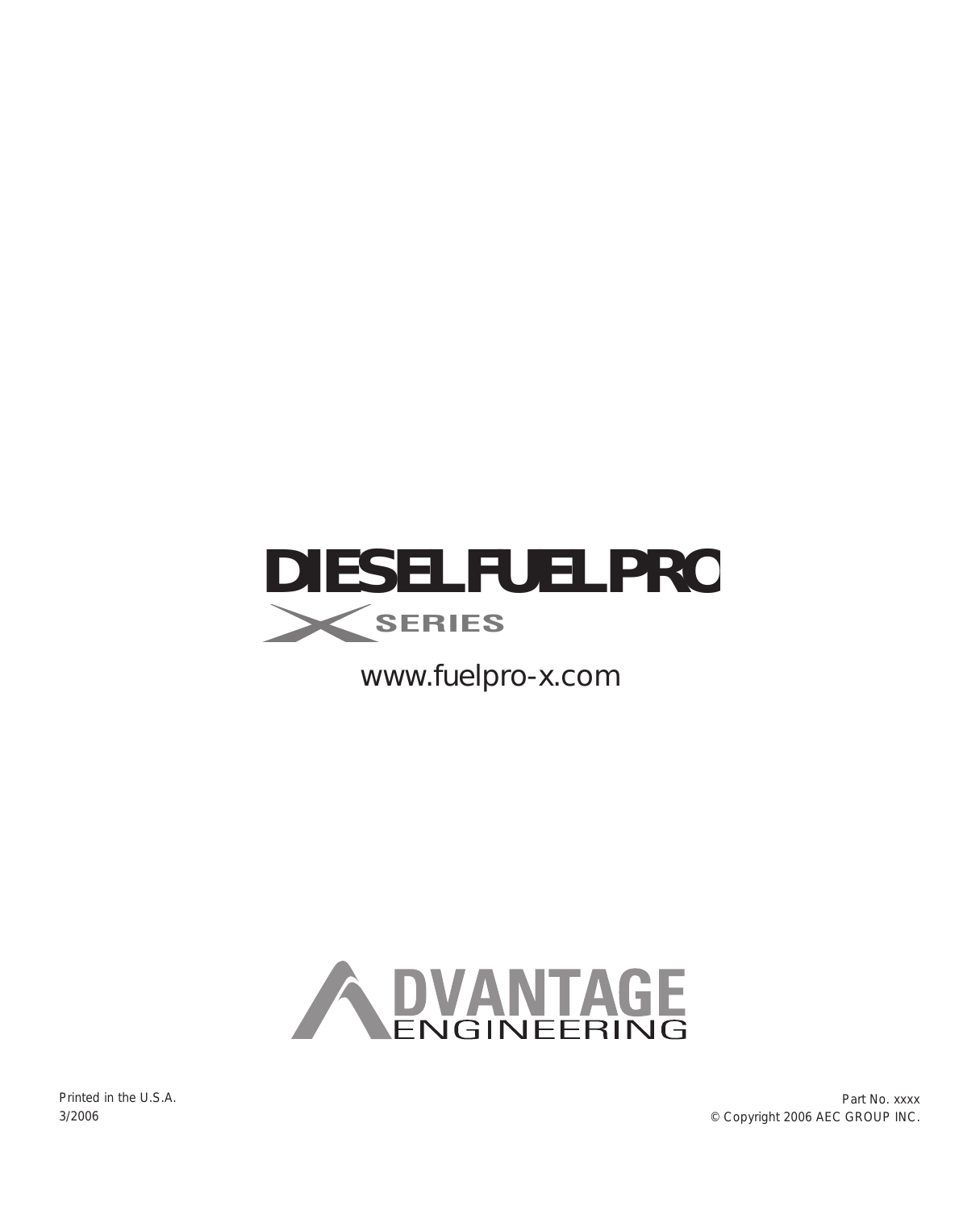



# **DIESEL FUELPRO SERIES**

**OPERATIONS MANUAL**

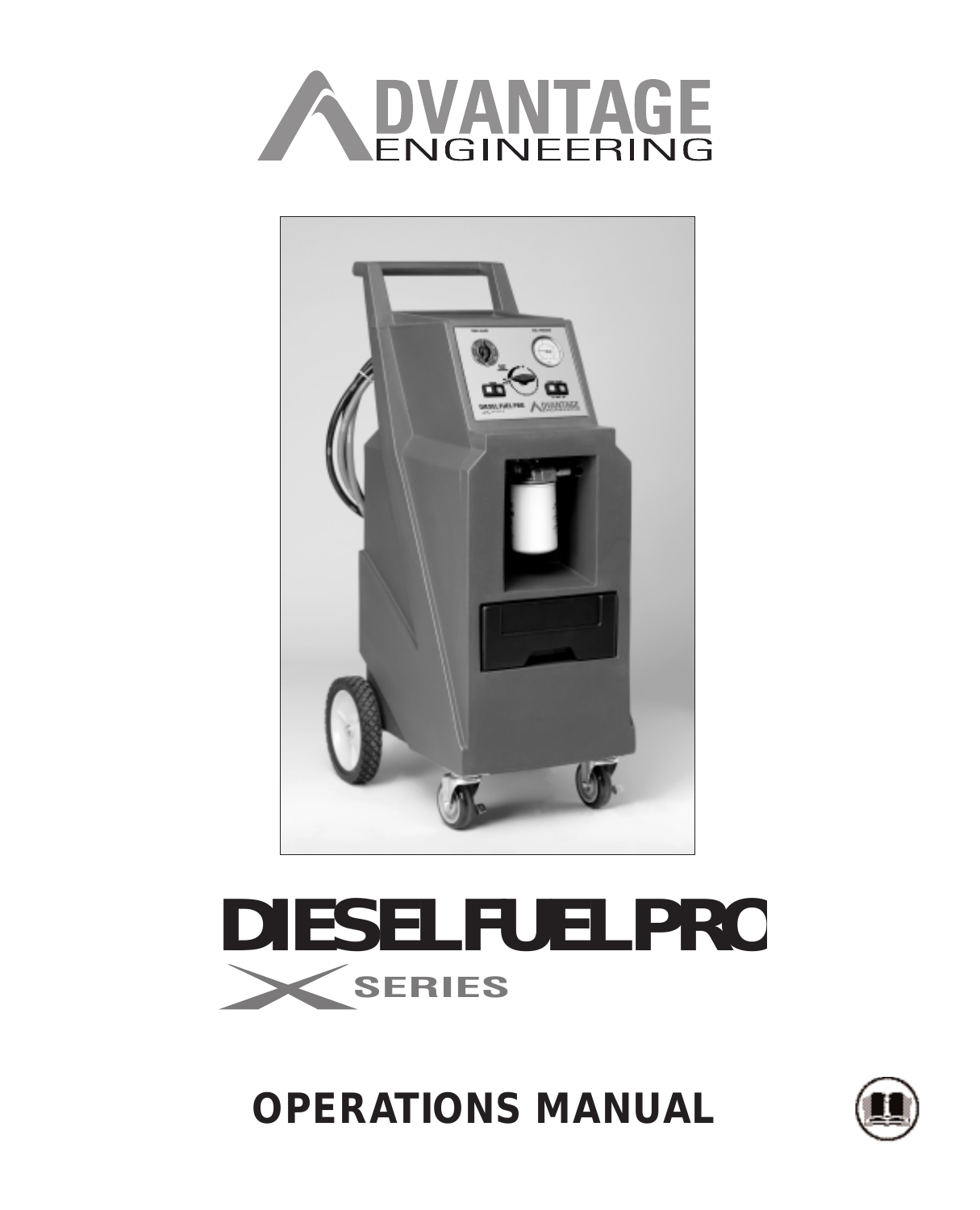# **TABLE OF CONTENTS**

| L.  | INTRODUCTION to DIESEL FUEL PRO X-SERIES 2 |                                                                 |  |  |  |
|-----|--------------------------------------------|-----------------------------------------------------------------|--|--|--|
| Ш.  |                                            |                                                                 |  |  |  |
|     |                                            |                                                                 |  |  |  |
|     |                                            |                                                                 |  |  |  |
|     |                                            |                                                                 |  |  |  |
|     |                                            |                                                                 |  |  |  |
|     |                                            | - Section 2.02: Dimensions & Technical Specifications10         |  |  |  |
|     |                                            |                                                                 |  |  |  |
|     |                                            |                                                                 |  |  |  |
| IV. |                                            |                                                                 |  |  |  |
|     |                                            |                                                                 |  |  |  |
|     |                                            | - Section 3.02: Overview of DIESEL FUEL PRO Service13           |  |  |  |
|     |                                            | - Section 3.03: Operating Procedure - DIESEL FUEL PRO Service14 |  |  |  |
| V.  |                                            | TROUBLESHOOTING & ADDITIONAL HELP16                             |  |  |  |
|     |                                            |                                                                 |  |  |  |
|     |                                            |                                                                 |  |  |  |
|     |                                            |                                                                 |  |  |  |
|     |                                            |                                                                 |  |  |  |
|     |                                            |                                                                 |  |  |  |
|     |                                            |                                                                 |  |  |  |
|     |                                            |                                                                 |  |  |  |
|     |                                            |                                                                 |  |  |  |
|     |                                            |                                                                 |  |  |  |
|     |                                            |                                                                 |  |  |  |
|     |                                            |                                                                 |  |  |  |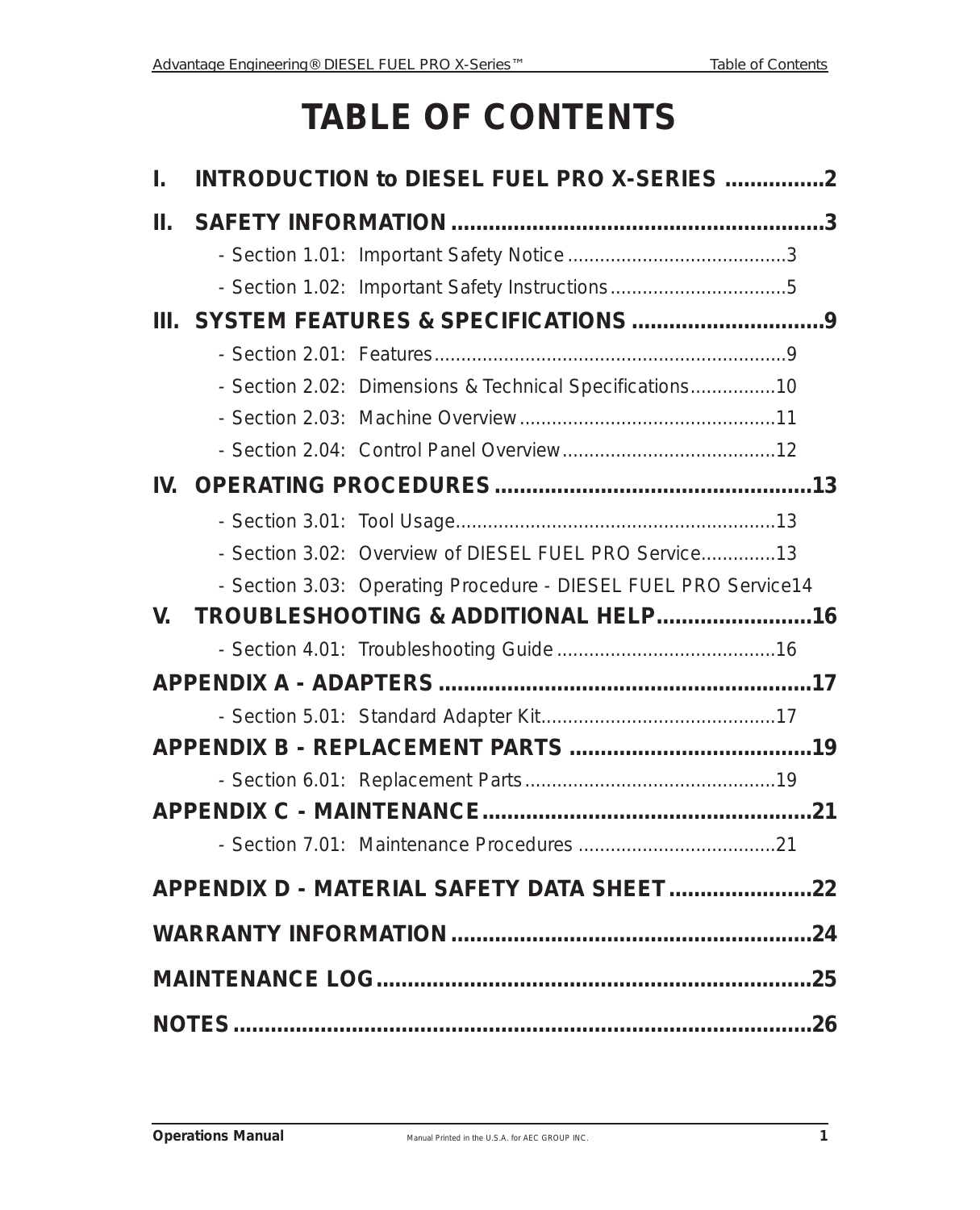### **I. INTRODUCTION DIESEL FUEL PRO X-SERIES**

Congratulations on the purchase of your DIESEL FUEL PRO system.

The DIESEL FUEL PRO system presents a convenient and efficient for cleaning harmful fuel system contaminants from diesel internal combustion engines. Due to the large internal solution/fuel reservoir, virtually all small and large "commercial" engines can be serviced.

Using specially formulated Advantage Engineering Diesel Fuel System Cleaning Solution and Filters, the DIESEL FUEL PRO system provides a safe, easy to use, quick, and comprehensive way of maintaining optimum fuel system, vehicle performance, fuel delivery, while reducing exhaust emissions, and "out of service" times. The control panel provides clear indicators for prime pressure adjustment and service time. An easily read vacuum/pressure gauge can also identify potential fuel system deficiencies.

When properly connected to a diesel engine, the DIESEL FUEL PRO system becomes the vehicle's fuel supply. The system circulates a mixture of fuel and Advantage Engineering Premium Diesel Fuel System Cleaning Solution with the engine off and while running. These procedures loosen and dissolve accumulated deposits and contaminants, passing them through the exhaust system as they are combusted or filtered through the DIESEL FUEL PRO's fuel filter. Combustion chamber and pintle valve deposits are significantly reduced in the process.

Improvements in horsepower, fuel economy, and reduced exhaust emissions are commonly realized as a result of periodic comprehensive fuel system cleaning. It is recommended that you perform this service every 30,000 to 50,000 miles dependent on vehicle usage and driving conditions to maintain the highest level of fuel system efficiency.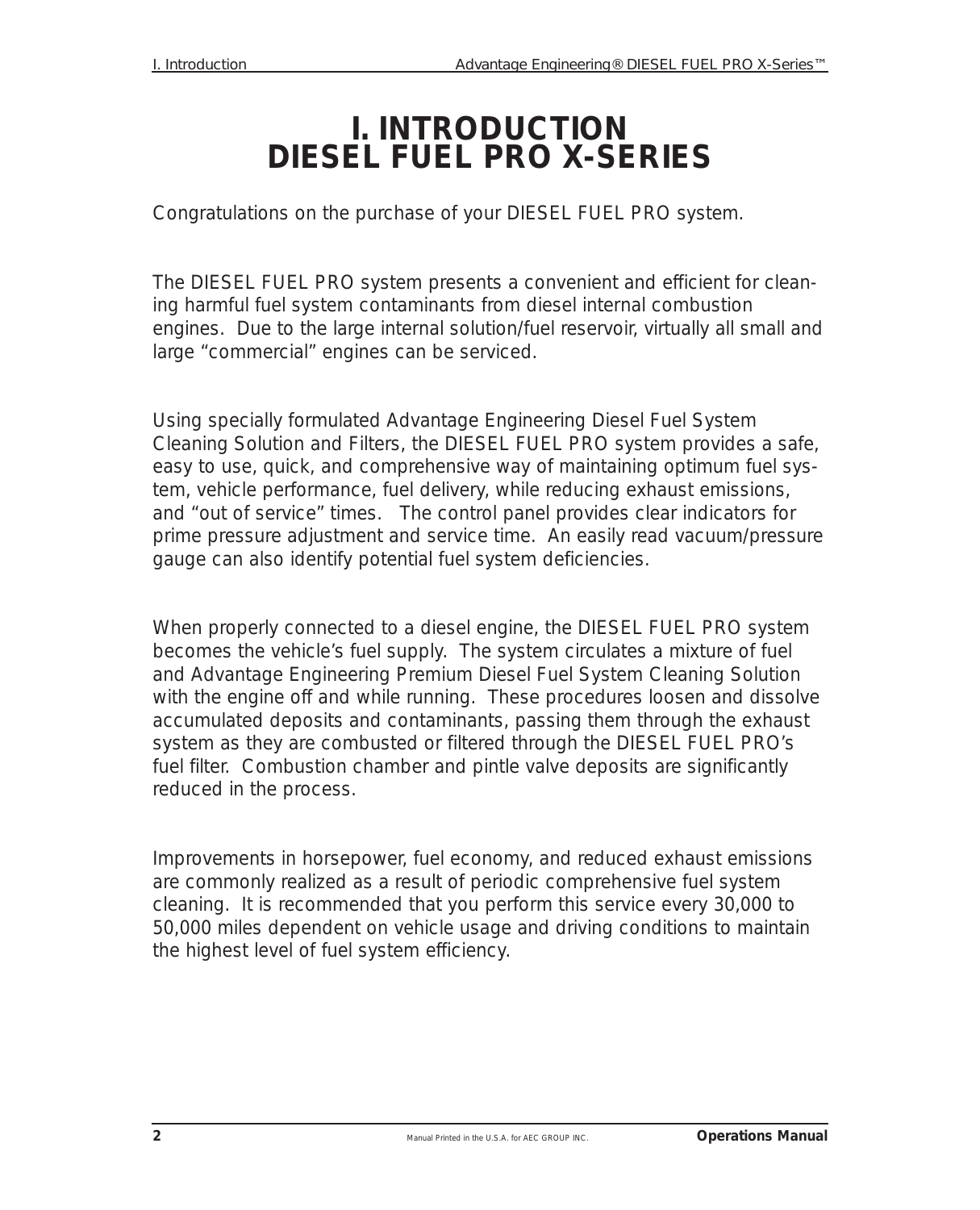# **II. SAFETY INFORMATION**

#### *1.01* **IMPORTANT SAFETY NOTICE**

**For your safety, read this manual thoroughly before operating your DIESEL FUEL PRO system. Your DIESEL FUEL PRO system is intended for use by properly trained, skilled professional automotive technicians. The safety messages presented below and throughout this user'smanual are reminders to the operator to exercise care when using this unit. Before using your DIESEL FUEL PRO system, always refer to and follow the safety messages and applicable service procedures provided by the manufacturer of the vehicle being serviced.**

#### **• Read All Safety Instructions**

**Read, understand and follow all safety messages and instructions in this manual. Safety messages in this section of the manual contain a signal word with a three-part message and, in some instances, an icon.**

#### **• Signal Words**

**The signal word indicates the level of the hazard in a situation:**

# **DANGER**

*Indicates an imminently hazardous situation which, if not avoided, will result in death or serious injury to the operator or to bystanders.*

# **WARNING**

*Indicates a potentially hazardous situation which, if not avoided, may result in death or serious injury to the operator or to bystanders.*

# **CAUTION**

*Indicates a potentially hazardous situation which, if not avoided, may result in moderate or minor injury to the operator or to bystanders.*

### **IMPORTANT**

*Indicates a situation which, if not avoided, may result in damage to the DIESEL FUEL PRO system or the vehicle being serviced.*

#### **• Safety Messages**

**Safety messages in this section contain three different type styles:**

- **•** Normal type states the hazard.
- **Bold type** states how to avoid the hazard.
- *Italic type* states the possible consequences of not avoiding the hazard.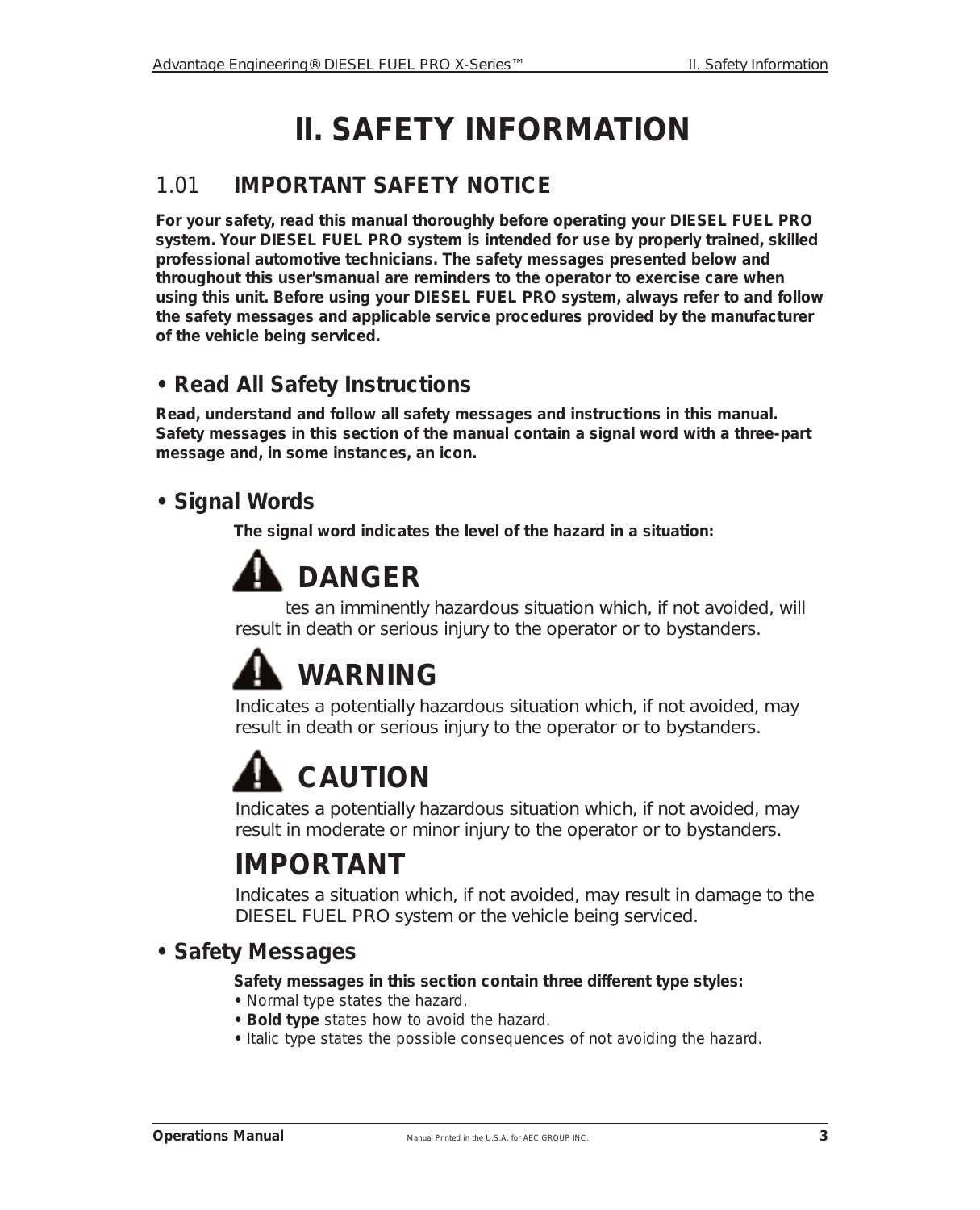#### **• Safety Symbols**

A safety symbol, when present, gives a graphical description of the potential hazard, and how to avoid the hazard:



**Do Not Pull or Move**

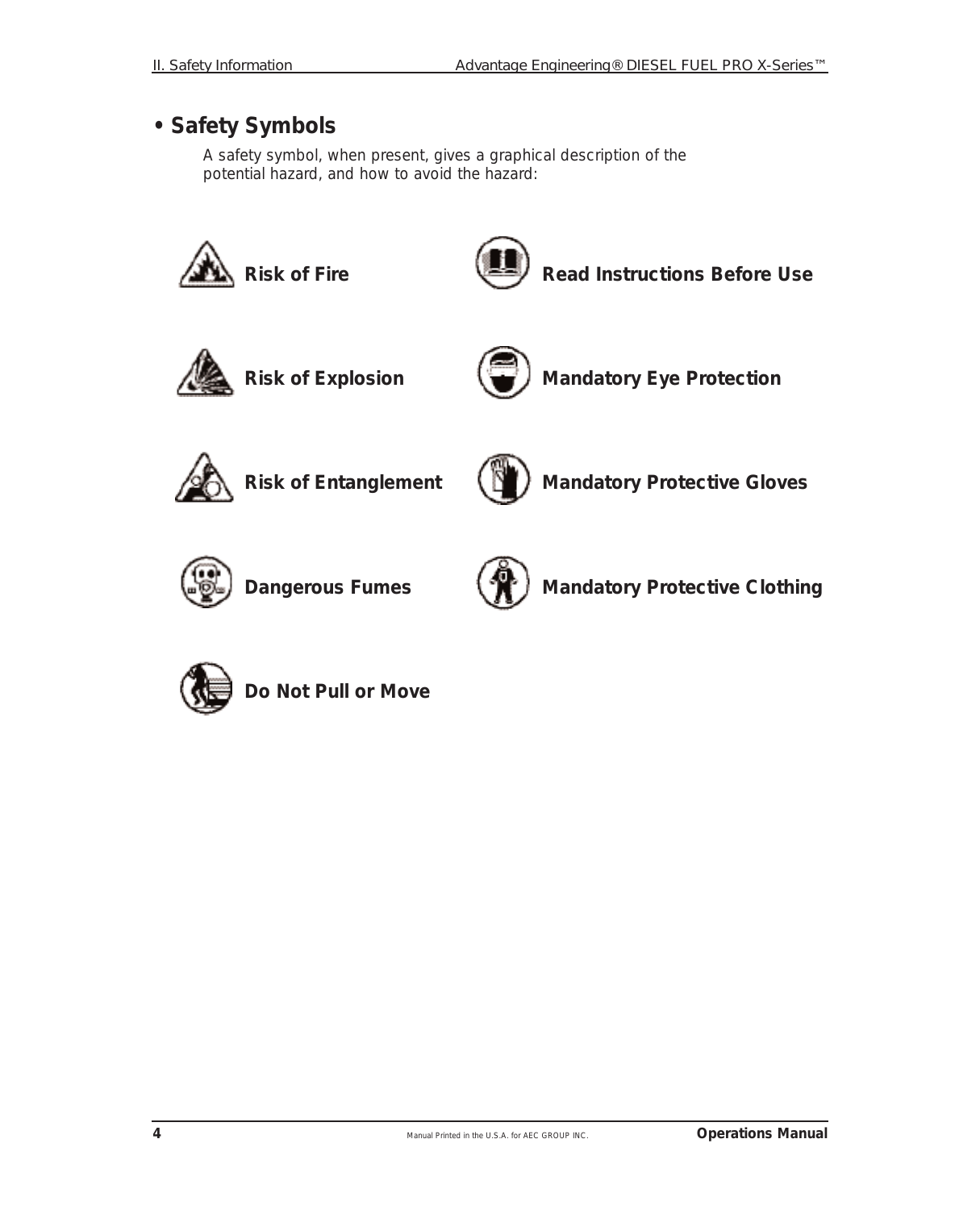#### *1.02* **IMPORTANT SAFETY INSTRUCTIONS**



Vehicle gases contain Carbon Monoxide, which is a colorless & odorless lethal gas.

**• Only run engines in well ventilated areas and avoid breathing exhaust gases.** *Extended breathing of exhaust gases will cause serious injury or death.*



Improper use and operation.

- **Read, understand and follow all safety messages and operational procedures in this manual before operating the DIESEL FUEL PRO system.**
- **• This equipment should be operated only by qualified personnel.**
- **• Use this equipment only as described in this manual.**

*Improper use and operation of this product can result in injury.*



Exhaust gases, moving parts, hot surfaces, and potent chemicals may be present during use of the fuel system equipment.

**• When using chemicals always refer to the MSDS sheets and manufacturer's instructions for the proper procedure to handle emergency medical treatment, cleanup, handling, and storage requirements.**

*Improper use of the fuel system equipment or exposure to exhaust gases, moving parts, hot surfaces, or moving parts may cause injury.*





Flammable fuel chemical and vapors can ignite.

- **Avoid exposure to flames, sparks, hot engine parts, and other ignition sources.**
- **• Keep a fully charged fire extinguisher nearby. The extinguisher should have a class B rating and be suitable for gasoline, chemical, and electrical fires.**
- **Clean up any fuel or chemical spills immediately. Refer to MSDS sheets and manufacturer's instructions for clean up requirements**
- **Dispose of contaminated clean up materials according to governing environmental laws.**
- **Never look directly into the air induction plenum or carburetor throat when the engine is operating.**
- **Plug or cap open fuel lines during service.**
- **Keep Fuel System Cleaning Solution container closed except when filling reservoir.** *Explosion or flame or exposure to flammable liquids and vapors can cause injury.*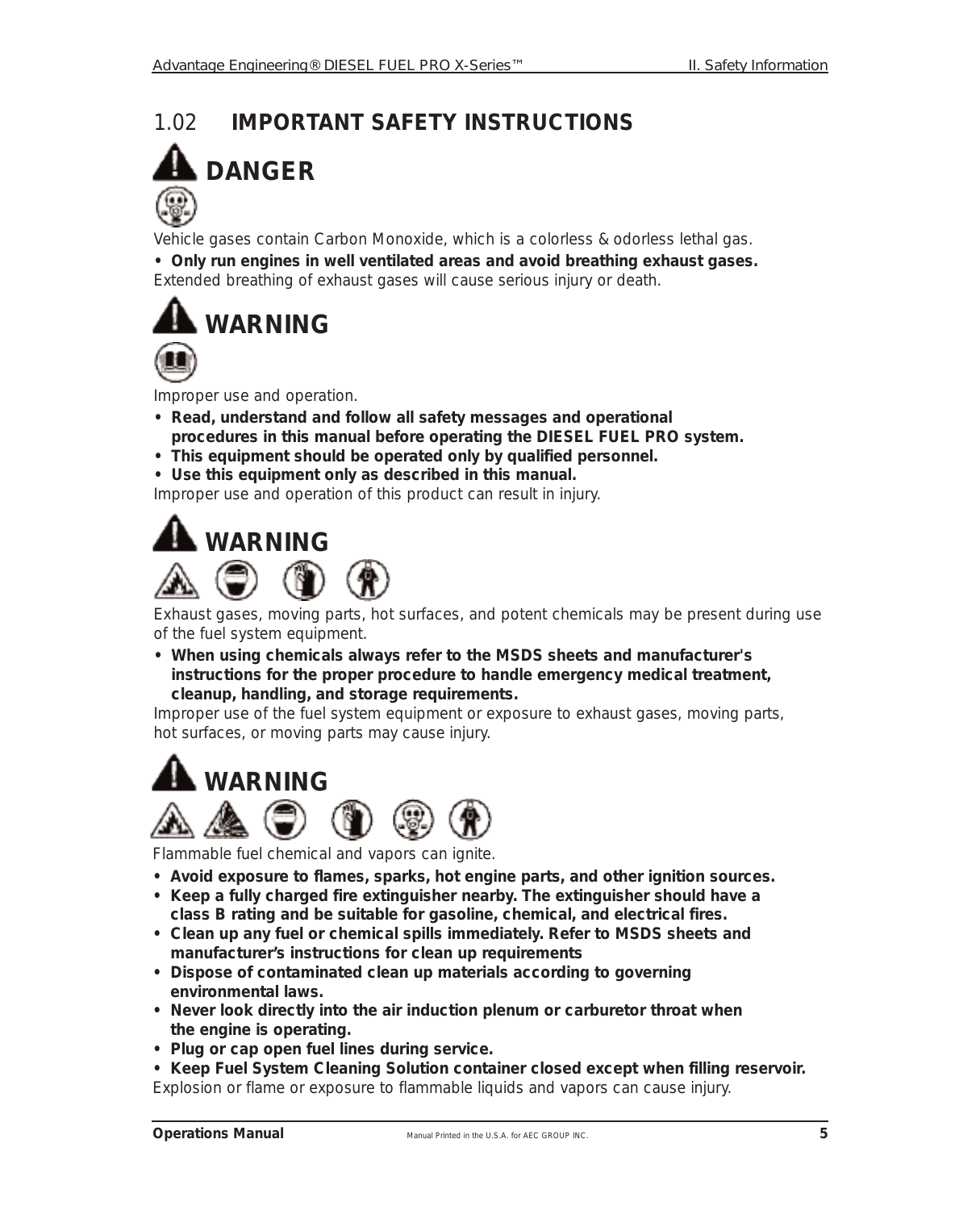

Many fuel systems maintain residual pressure in fuel lines after the engine has been turned off.

- **Wear safety glasses, chemical resistant gloves, and protective clothing when connecting and disconnecting fuel lines and adapters.**
- **Confirm ZERO pressure before connecting and disconnecting fuel lines and adapters.** *Explosion or flame or exposure to flammable liquids and vapors can cause injury.*





Risk of expelling pressurized fluids.

- **Verify that engine and machine are off before connecting or disconnecting lines and adapter hoses.**
- **Keep the service hoses away from hot or moving engine parts. Hoses can split or burst causing fluid to be expelled.**
- **Tighten all connections properly.**

Chemicals may cause repiratory tract and/or skin and eye irritation.

- **• Use only approved chemicals (refer to operator's manual).**
- **Use safety glasses and protective clothing when handling chemicals.**
- **Do not ingest chemicals or breathe vapors**
- **Treatment methods are as follows:**

**Eyes: Flush eyes with plenty of water.**

**Skin: Wash with soap and water.**

**Inhalation: Move to uncontaminated area.**

**Ingestion: If large amount, get medical attention.**

**If any irritation persists, get medical attention.**

**• Dispose of used fluid according to environmental laws and regulations.**

*Although motor oil and engine flush solution pose no significant health hazards, some individuals may experience adverse reactions upon contact. Pressurized fluid can cause serious injury.*



Batteries produce explosive gases and can explode.

- **Keep sparks and flames away from the battery.**
- **Do not lay tools, equipment, or other conductive items on the battery.**
- **Connect the positive lead of the equipment to the positive lead of the battery first.**
- **Connect the negative lead of the equipment to vehicle ground as far away from the battery as leads will allow to prevent sparking and igniting of battery gases.**
- **Keep battery acid away from skin and eyes. In case of eye contact, flush with clean water for 15 minutes and get medical attention.**

*Battery explosion and ignited gases can cause injury.*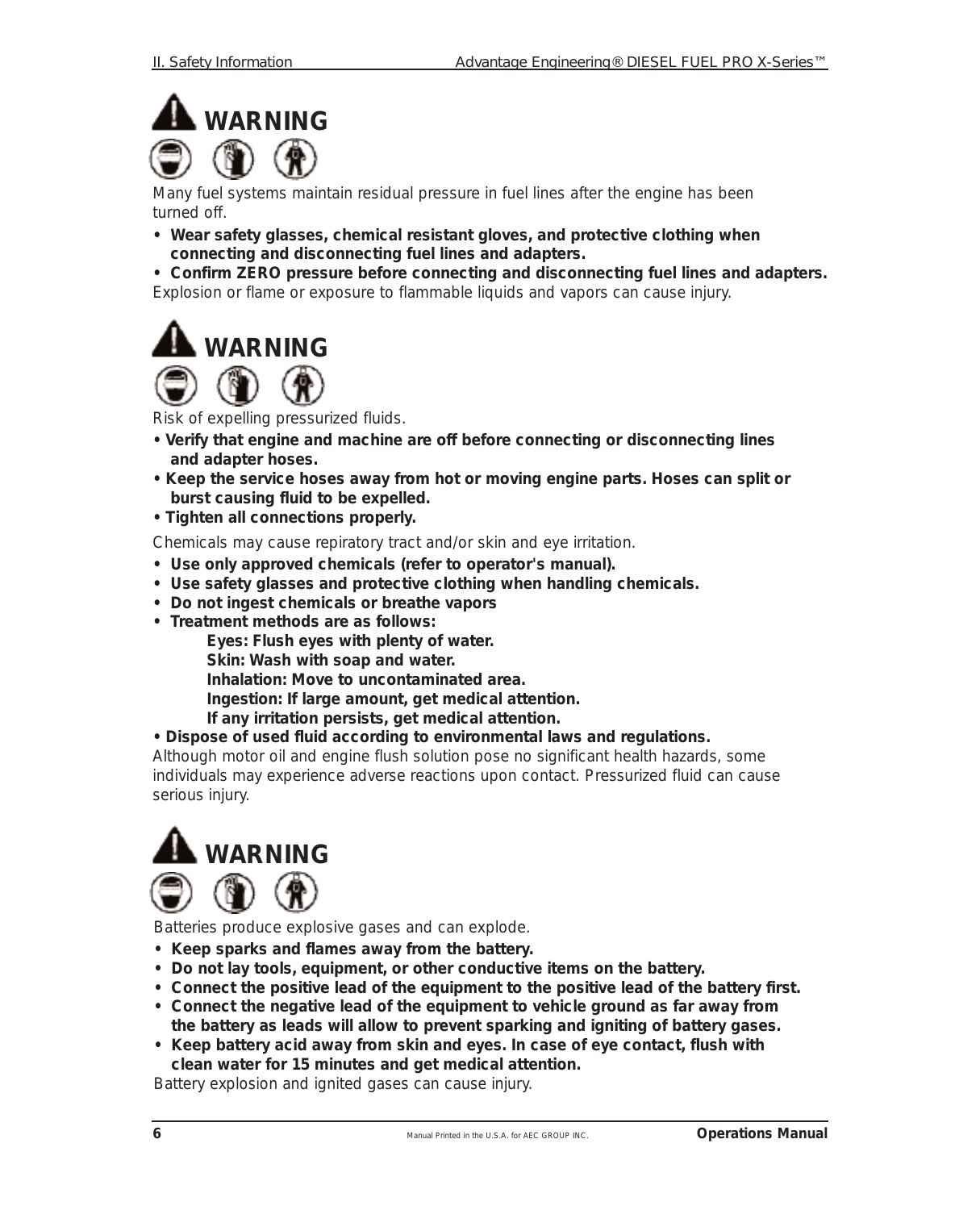**WARNING**

Risk of unexpected vehicle movement.

- **Block drive wheels before starting vehicle's engine to begin an exchange.**
- **Unless instructed otherwise, set parking brake and put gear selector in park.**
- **Do not leave a running vehicle unattended.**

*A moving vehicle can cause injury.*





Engine has moving parts. Risk of entanglement.

- **Do not place tools on fenders or other places in engine compartment.**
- **Keep yourself, clothing, adapters and service hoses clear of moving parts such as fan blades, belts and pulleys.**
- **Wear safety goggles (user and bystanders).**

*Moving components can cause injury.*



Risk of burns.

**• Wear gloves when working near hot engine components.**

**• Do not touch hot exhaust systems, manifolds, engines, radiators, etc.** *Hot components can cause injury or discomfort.*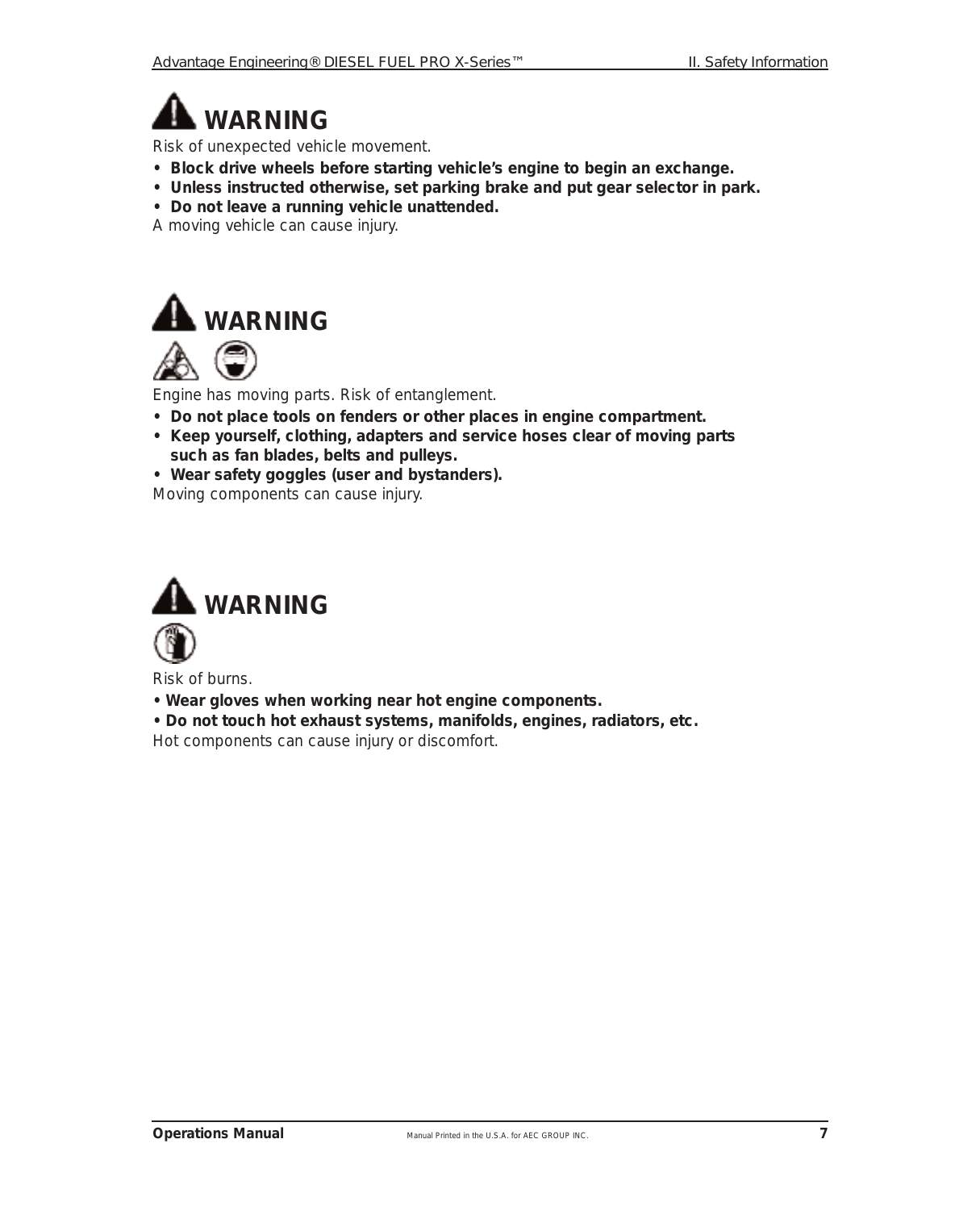# **WARNING**

Risk of injury.

- **This equipment should be operated by qualified personnel only.**
- **Use this equipment only as described in this manual.**
- **Loop the power cord loosely in its proper location when machine is not in use.**
- **Do not operate equipment with a damaged power cord or hoses, or if the equipment has been dropped or damaged, until it has been examined by a qualified service representative.**
- **Care should be taken to arrange the power cord and service hoses so that they will not be tripped over or pulled.**
- **Never pull on the power cord or service hoses to transport the DIESEL FUEL PRO system. Damage may occur to these components, or machine may tip over.**
- **Keep area of operation clear of unnecessary tools and equipment. Utilize storage area on the top of the machine and drawers.**
- **Never leave the machine running unattended.**
- **The DIESEL FUEL PRO system is not designed for any other purpose than the cleaning of the fuel delivery system.**

*Operation of your DIESEL FUEL PRO system by anyone other than qualified personnel may result in injury.*



Risk of equipment damage.

- **Servicing, transporting, or storing this machine in an attitude other than the normal operating position can result in fluid spillage and/or component damage.**
- **Use only the manufacturer's recommended attachments.**
- **The DIESEL FUEL PRO system is fully automatic. Refer to your control panel at all times.**
- **Never pull on the power cord or service hoses to transport the DIESEL FUEL PRO system. Damage may occur to these components, or machine may tip over.**

**• Periodically clean the machine by wiping down with a clean, soft, dry cloth.**

*Improper operation of equipment may result in damage to machine or components.*

#### **SAVE AND FOLLOW THESE INSTRUCTIONS!**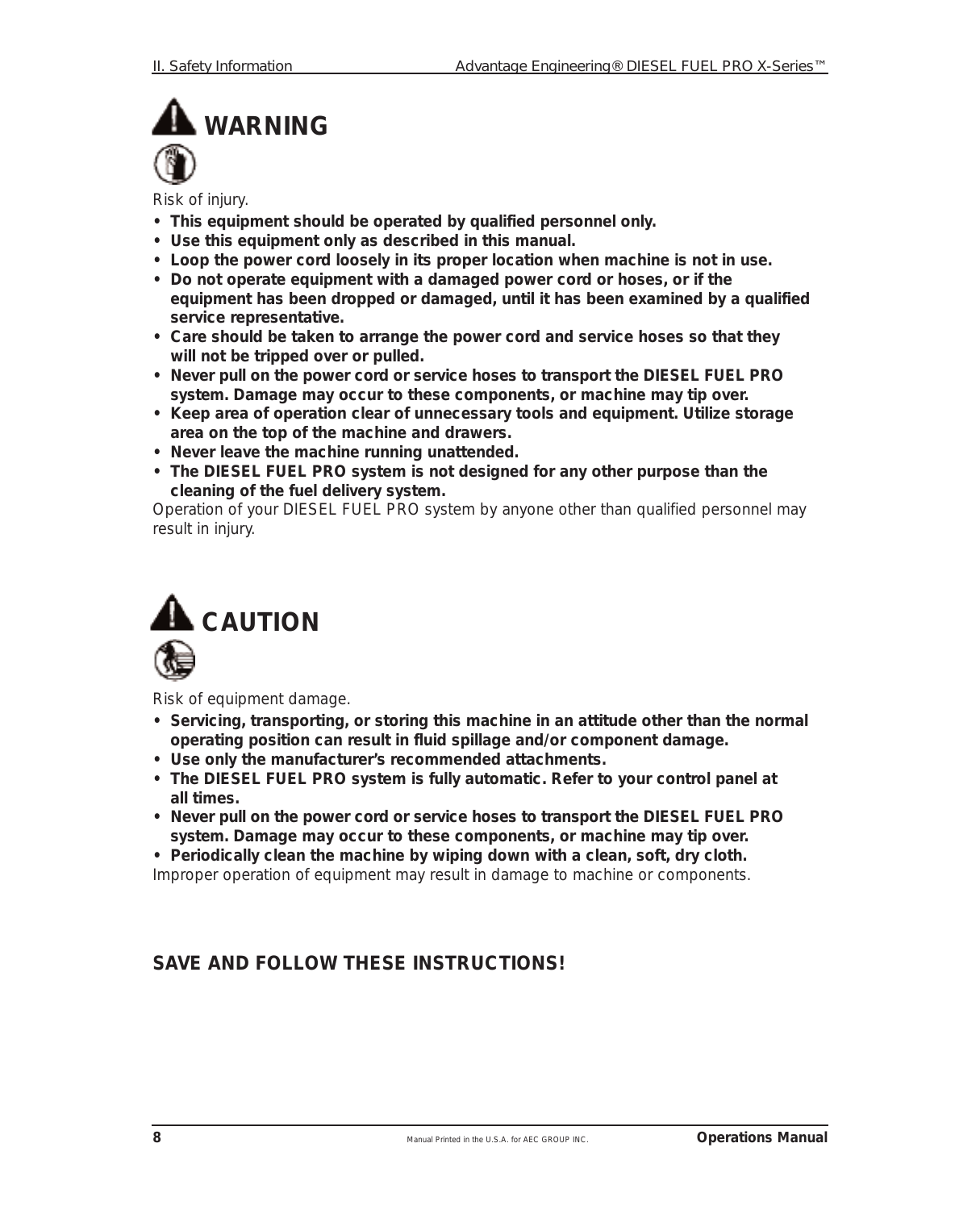# **III. SYSTEM FEATURES & SPECIFICATIONS**

#### *2.01* **FEATURES**

#### **Application**

- DIESEL FUEL PRO system becomes the vehicle's fuel supply during the service procedure
- Circulates a mixture of fuel and Advantage Engineering Diesel Fuel System Cleaning Solution with the engine off and while running
- Cleans soft carbon build up in the combustion chamber and on the pintle valves.
- Restores power delivery and emissions, improves fuel economy, and maximizes transmission service life.

#### **Functions**

- On/Off switch timer actuated
- Prime pressure adjustment
- Vacuum/Pressure gauge
- Timer  $(0 60$  minutes)
- Audible alarm to indicate END service
- Solution/fuel tank level and ratio indicator

#### **Cabinet Features**

- Composite cabinet
- Ergonomically correct working height
- 9" rigid rear wheels
- 4" swivel casters with brakes
- Large 6 U.S. gallon (approx.) reservoir with unique ratio calculator to maintain sufficient and properly mixed solution ratio
- 10' external nylon reinforced Hytron hoses
- High flow rate pump
- Adapter storage drawer and convenient work top surface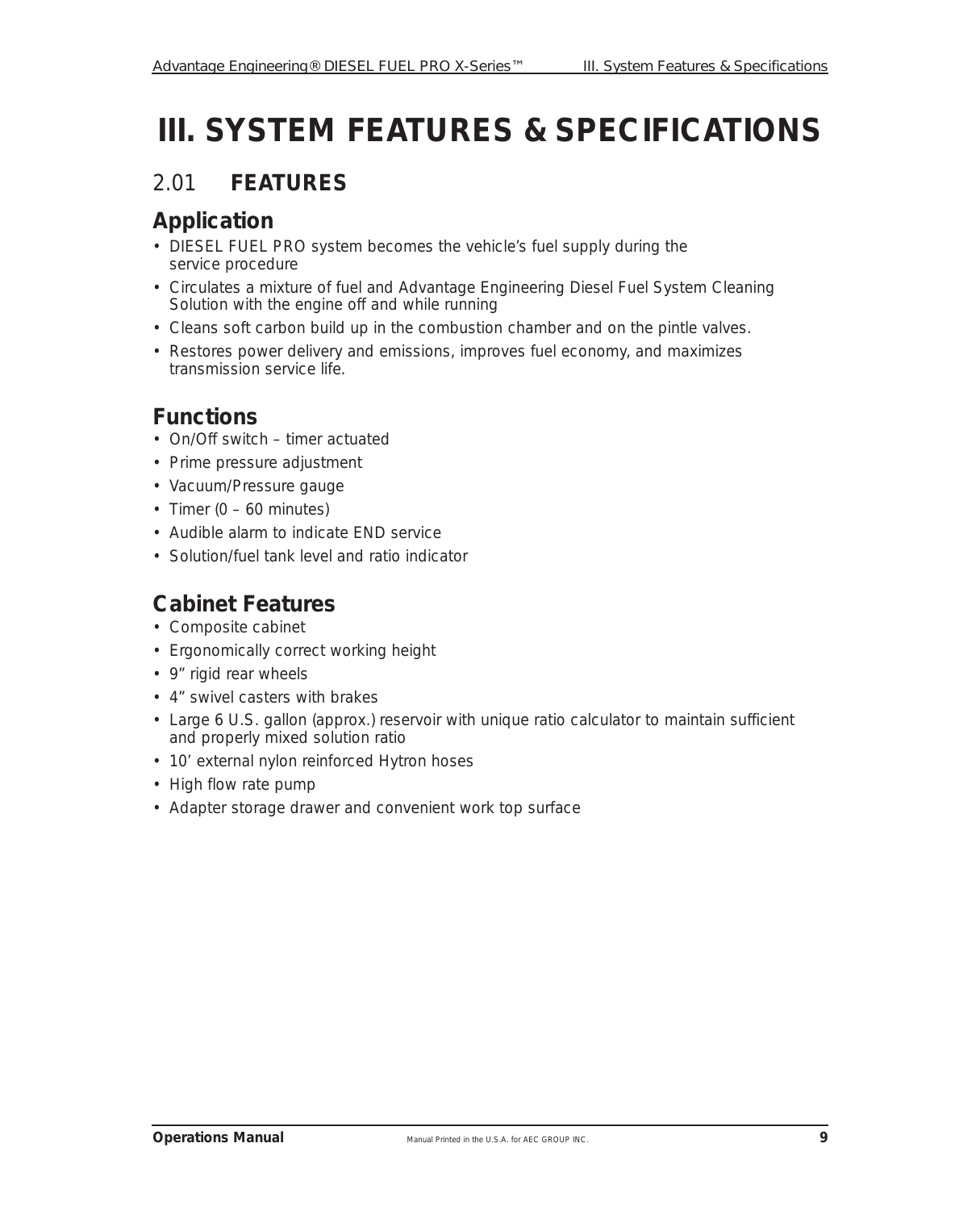#### *2.02* **DIMENSIONS & TECHNICAL SPECIFICATIONS**

#### **Specifications**

- Six (6) U.S. gallon (approx.) solution/fuel tank
- 10' external nylon reinforced Hytron hoses
- 9" rigid rear wheels
- 4" swivel caster with brakes
- Electrical requirement: 12.0 VDC
- Weight (uncrated): 95 lbs. ( kgs) including adapters
- Dimensions: 18" (46 cm) wide

24" (61 cm) deep

60" (24 cm) high

• One (1) year limited warranty

#### **Standard Accessories**

• DIESEL FUEL PRO adapters

#### **Optional Accessories**

- Advantage Engineering Diesel Fuel System Cleaning Solution: 2 @ 1 Gallon Tins - PN EEDD300AC2
- Filters PN EEFS308A5 (2 pcs.)

Specifications subject to change without notice.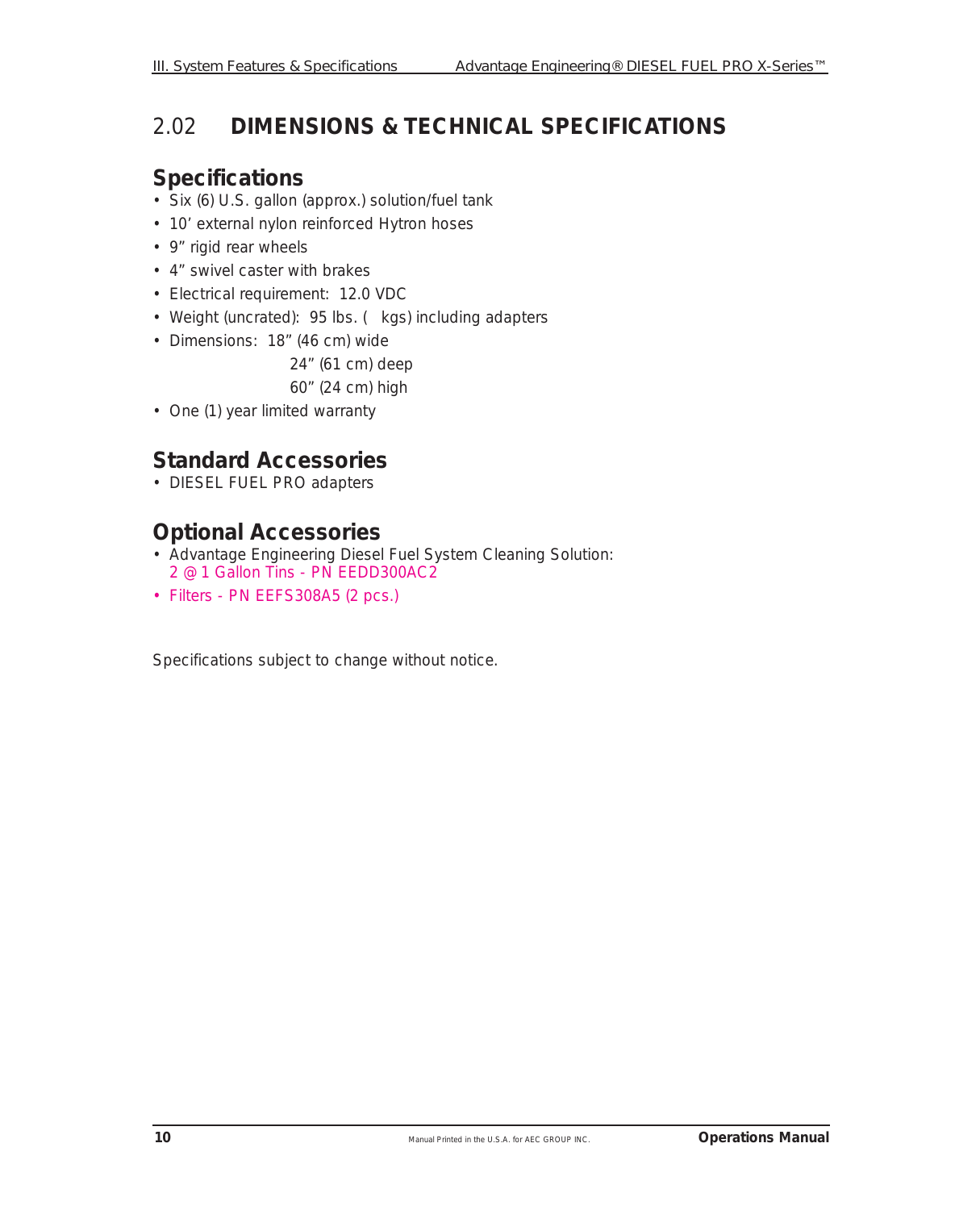#### *2.03* **MACHINE OVERVIEW**

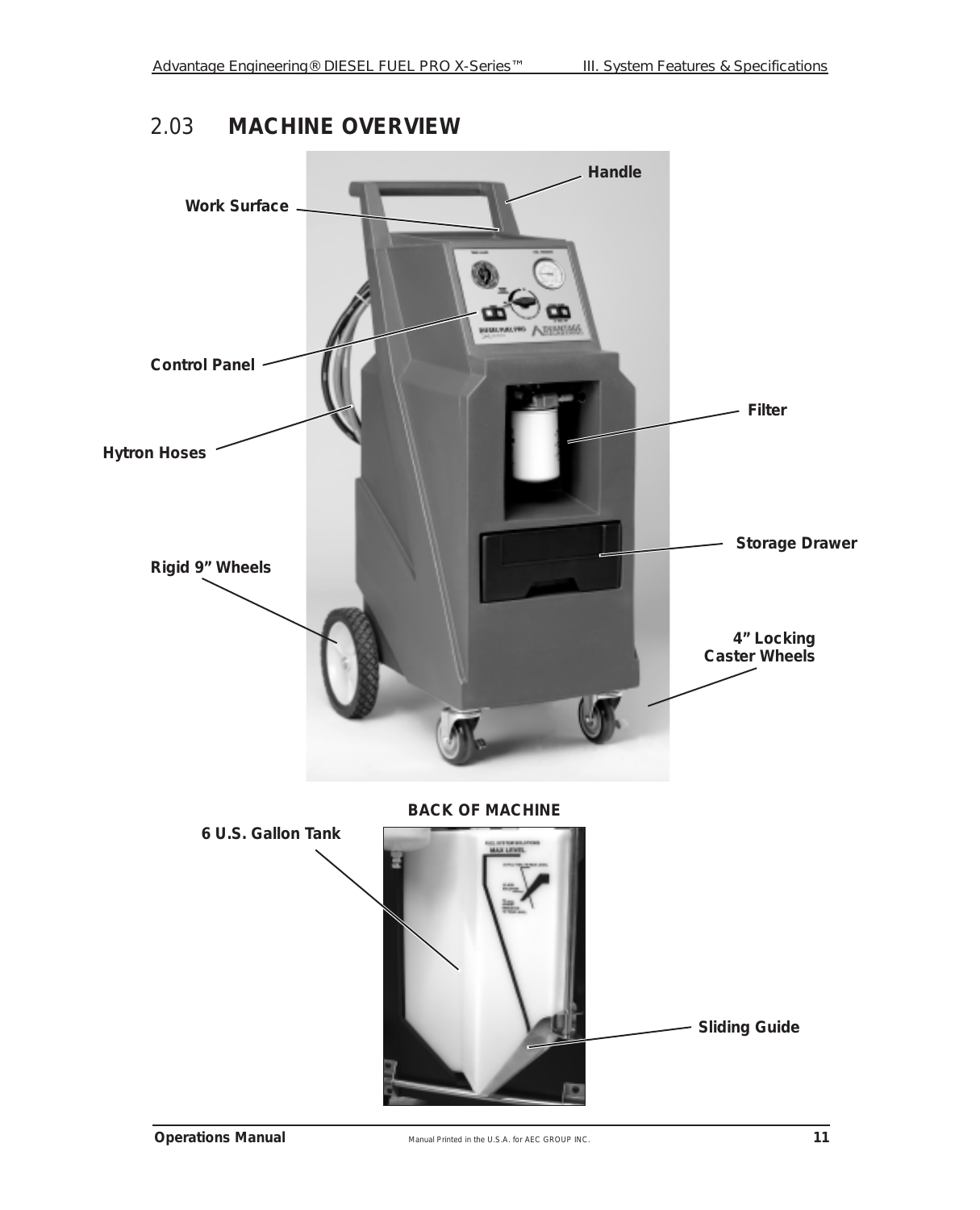#### *2.04* **CONTROL PANEL OVERVIEW**



#### **KEYS NAME/FUNCTION DETAILS**

| 1              | TIMER<br>$0 - 60$ minutes) - Analog                           | Measure remaining service time – switch actuated                                                                                    |
|----------------|---------------------------------------------------------------|-------------------------------------------------------------------------------------------------------------------------------------|
| $\overline{2}$ | <b>GAUGE</b><br>(-20 inches vacuum –<br>$60$ p.s.i.) - Analog | Indicates vacuum or pressure                                                                                                        |
| 3              | <b>VALVE</b>                                                  | Adjust prime pressure to eliminate air in fuel system prior to service<br>and mix solution/fuel in 6 U.S. gallon internal reservoir |
| 4              | <b>SWITCH - TIMER</b>                                         | Actuates timer (#1) above                                                                                                           |
| 5              | <b>SWITCH - PRIME/PUMP</b>                                    | Actuates internal pump in the ON position                                                                                           |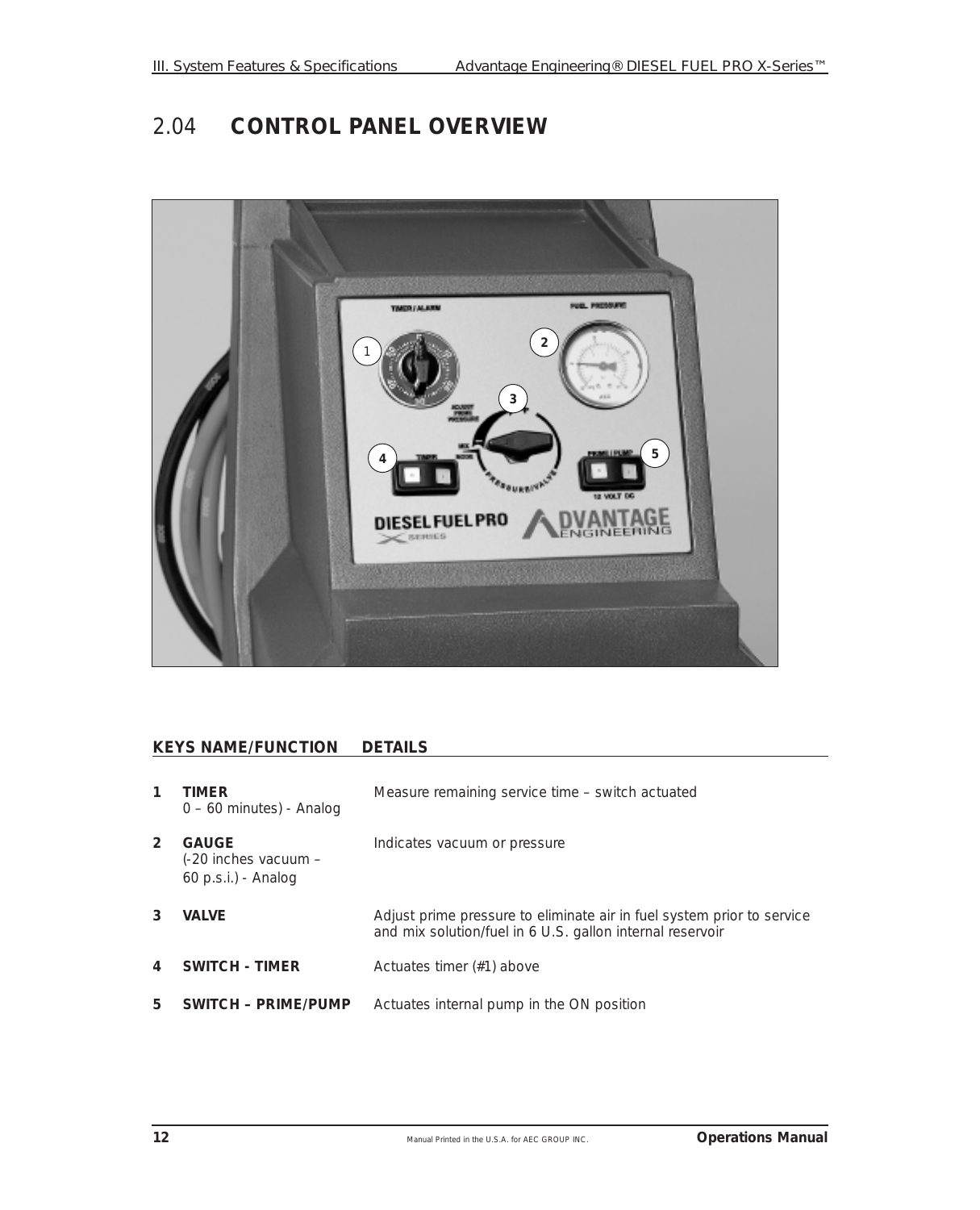# **IV. OPERATING PROCEDURES**

#### *3.01* **TOOL USAGE**



- **Frequently inspect and clean any tools used, and lubricate all non-sealed ratchet mechanisms with light oil.**
- **The use of any other accessories not specified in this manual may create a hazard.**
- **Read, understand and follow Safety Instructions in the front pages of this manual and on product safety labels**

#### *3.02* **OVERVIEW OF DIESEL FUEL PRO SERVICE**

The DIESEL FUEL PRO system presents a convenient and efficient for cleaning harmful fuel system contaminants from diesel internal combustion engines, large and small.

When properly connected to a diesel engine, the DIESEL FUEL PRO system becomes the vehicle's fuel supply. The system circulates a mixture of fuel and Advantage Engineering Diesel Fuel System Cleaning Solution with the engine off and while running. These procedures loosen and dissolve accumulated deposits and contaminants, passing them through the exhaust system as they are combusted or filtered through the DIESEL FUEL PRO's fuel filter. Combustion chamber and pintle valve deposits are significantly reduced in the process.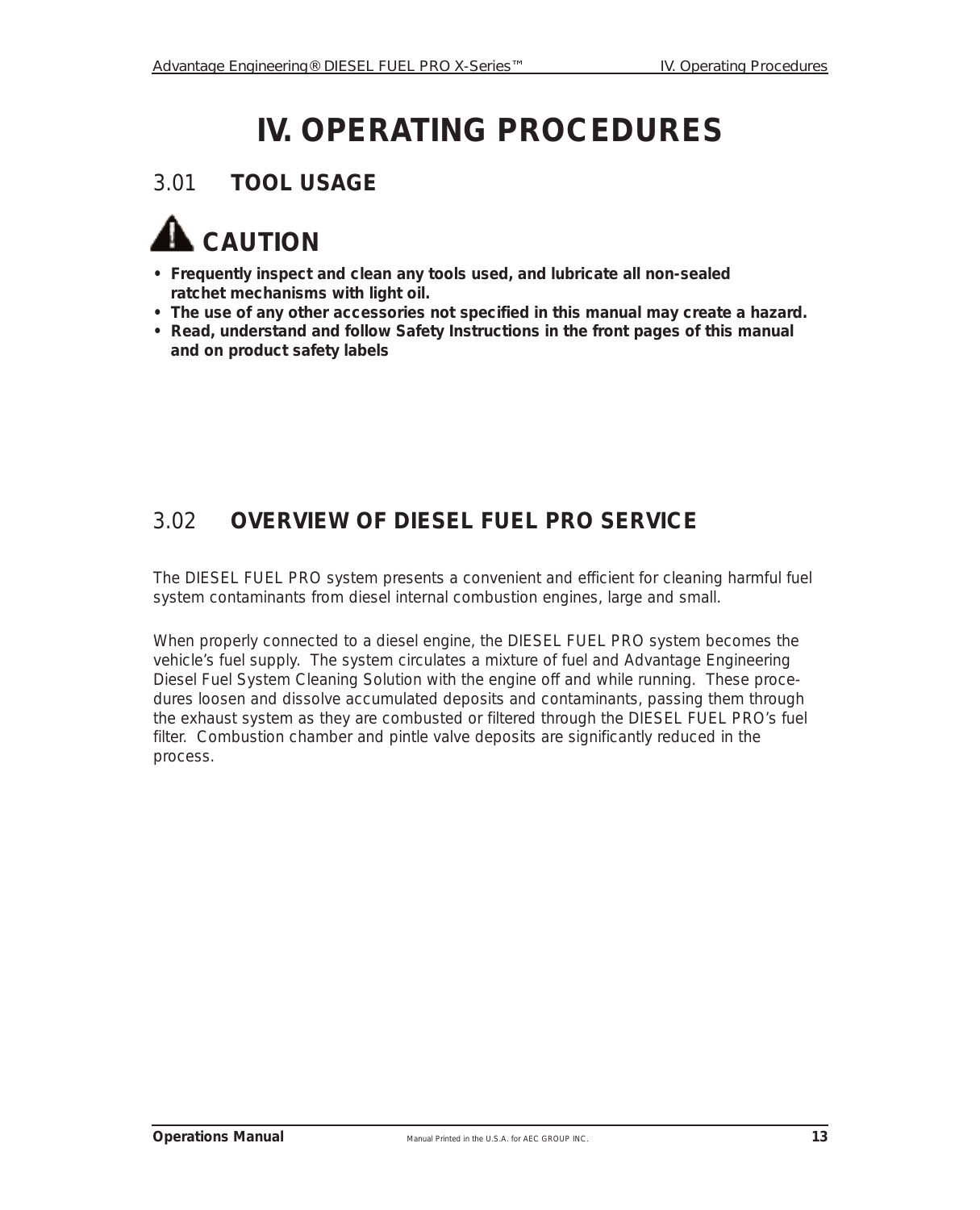#### *3.03* **OPERATING PROCEDURE - DIESEL FUEL PRO SERVICE**

#### **SOLUTION TANK FILLING**

An effective service requires a proper solution/fuel ratio. This ratio is easily maintained at all reservoir levels, i.e. empty, half-full, etc., by utilizing the sliding guide located on the 6 U.S. gallon reservoir visible at the rear of the DIESEL FUEL PRO.

Remove reservoir cap.

Fill using Advantage Engineering Diesel Fuel System Cleaning Solution to the appropriate level on the D1 reservoir. Position the sliding "gold" guide on the D1 reservoir so that the base of the guide touches the fluid level in the reservoir. If the tank is empty, the guide should rest at the bottom of the reservoir. The fill level for Diesel Fuel System Cleaning Solution is that point where the "gold" guide bisects the black line. If the tank if partially full, move the "gold" guide to that point where it rests on the fluid level. Identify the point where the "gold" guide bisects the black line. This is the line to which the tank should be filled with Diesel Fuel System Cleaning Solution. This guide is a convenient way to assure the proper ratio of cleaning solution to diesel fuel. Note: Two (2) U.S. gallons of Diesel Fuel System Cleaning Solution is required when the tank is empty.

Secure reservoir cap.

To fill utilizing vehicle's fuel supply

Locate vehicle fuel tank and injector pump and fuel rail.

Disconnect the return line from the fuel rail. Attach the appropriate adapter to the fuel rail.

Attach the adapter from the fuel rail to the black line of the D1.

Start vehicle. Monitor fill of diesel fuel in the D1 reservoir. Turn vehicle off when the D1 reservoir is full. The D1 reservoir should now have proper ratio of Fuel System Cleaning Solution and diesel fuel for the fuel service.

#### To fill utilizing external fuel source

Remove reservoir cap.

Fill reservoir using Advantage Engineering Diesel Fuel System Cleaning Solution to the appropriate level on the D1 reservoir. Position the sliding "gold" guide on the D1 reservoir so that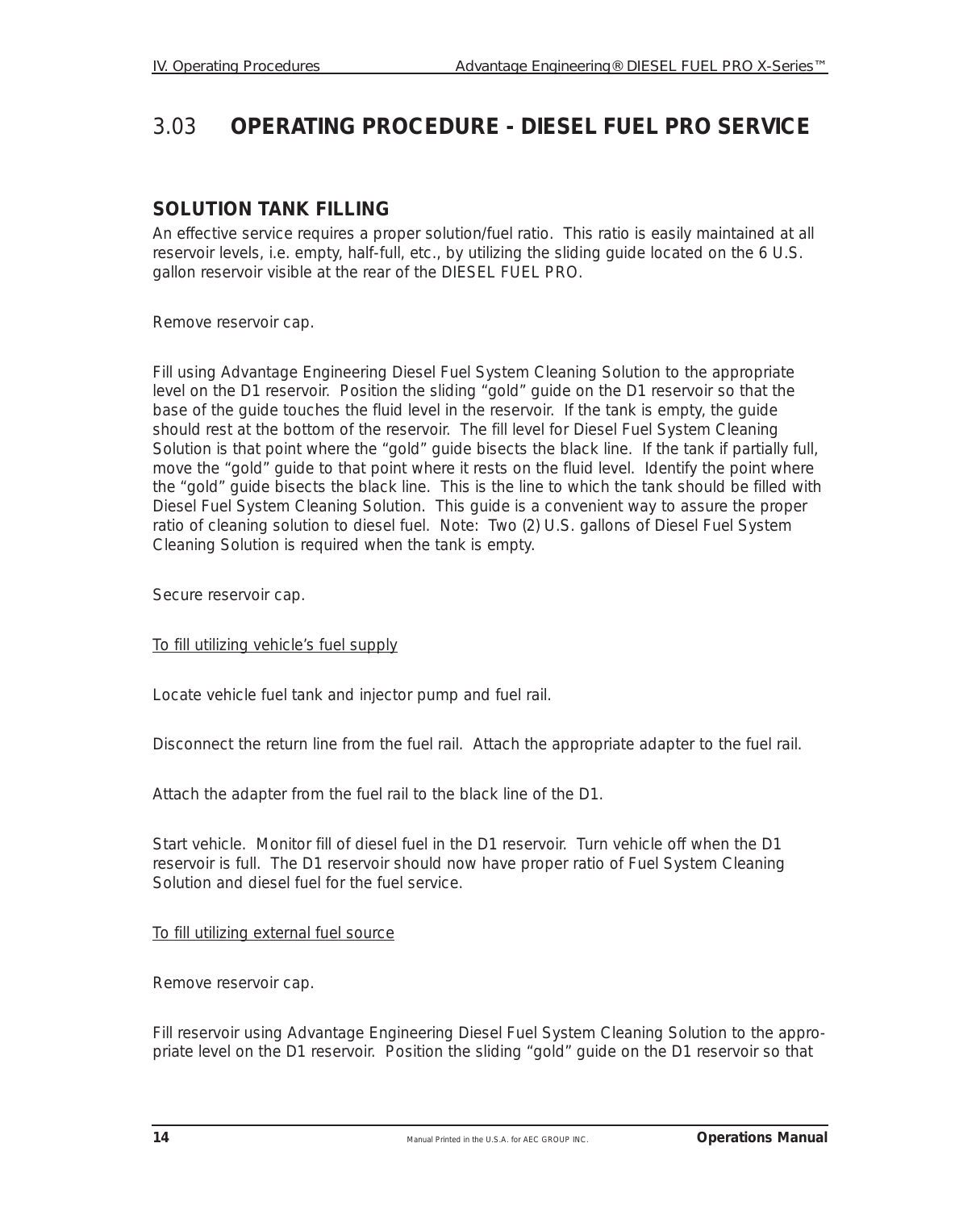the base of the guide touches the fluid level in the reservoir. If the tank is empty, the guide should rest at the bottom of the reservoir. The fill level for Diesel Fuel System Cleaning Solution is that point where the "gold" guide bisects the black line. If the tank if partially full, move the "gold" guide to that point where it rests on the fluid level. Identify the point where the "gold" guide bisects the black line. This is the line to which the tank should be filled with Diesel Fuel System Cleaning Solution. This guide is a convenient way to assure the proper ratio of cleaning solution to diesel fuel. Note: Two (2) U.S. gallons of Diesel Fuel System Cleaning Solution is required when the tank is empty.

Top off with clean diesel fuel to the "upper" black mark. Secure reservoir cap.

#### **DIESEL FUEL PRO SERVICE**

Locate vehicle fuel tank and injector pump and fuel rail.

Disconnect the fuel line to the injector pump that feeds the fuel rail (preferably after the fuel filter(s)).

Attach adapter to the open line to the injector pump.

Attach the red line of the D1 to the adapter to the injector pump.

Pump is activated by timer. Turn timer clockwise past 0. Starting at 0 psi, adjust prime pressure to 4 – 10 psi. Avoid excessive pressure that may cause damage to the injector pump. Turn pump switch on. D1 pump will start solution/detergent flow through the fuel rail purging any air out of the fuel lines.

Wait a minute or two to confirm there is no air in the fuel system. Start engine.

The engine should run smoothly without air in the fuel system. Increase to fast idle (1200 rpm) and hold this engine speed throughout the cleaning process. D1 prime pressure can now be reduced to 0 psi as injector pump "pulls," or siphons, the fuel cleaning solution/diesel fuel mixture during the service.

Shut off engine after 30 to 45 minutes of cleaning time.

Disconnect red and black hoses from the injector pump and fuel rail adapters. Remove adapters. Reconnect fuel supply line to the injector pump and fuel return line to the fuel rail.

Start engine. Check for leaks.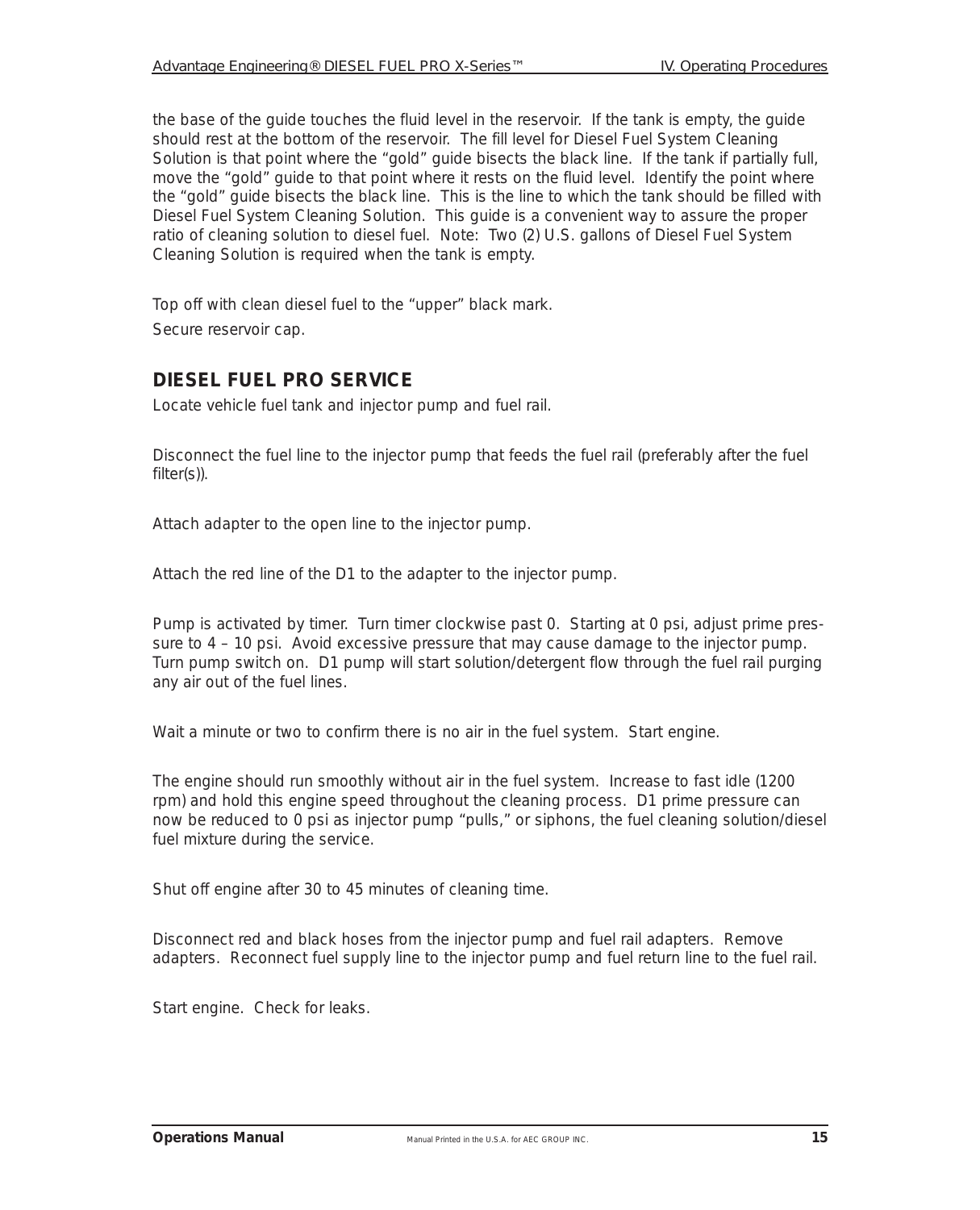# **V. TROUBLESHOOTING GUIDE**

#### *4.01* **TROUBLESHOOTING GUIDE**

- **PROBLEM: The unit will not power up.**
- **SOLUTION:** Check for proper connection on power leads. Verify voltage at battery is 12.0 VDC.

**NOTE:** If voltage was incorrect disconnect leads and reconnect to proper power source.

- **PROBLEM: Pump is running but unit will not build pressure.**
- **SOLUTION:** Check for proper connection on power leads. Verify voltage at battery is 12.0 VDC.
- **PROBLEM: Unit performs poorly.**
- **SOLUTION:** Check hoses for damage.
	- Check power leads for cuts or frays.
	- Check Maintenance Log for filter life. If there are more than 50 services on filter, replace filter and log filter change date in Maintenance Log.

#### **ADDITIONAL HELP**

**Please verify that items 1-3 above have been reviewed before calling of additional assistance.**

**In the unlikely event that problems persist with the unit call Technical Support, have you model and serial numbers available before you call.** 

**Remember to send in your warranty card, otherwise service will delayed.**

**TEL: 1-800-225-5786 (U.S.) 1-800-661-1786 (Canada)**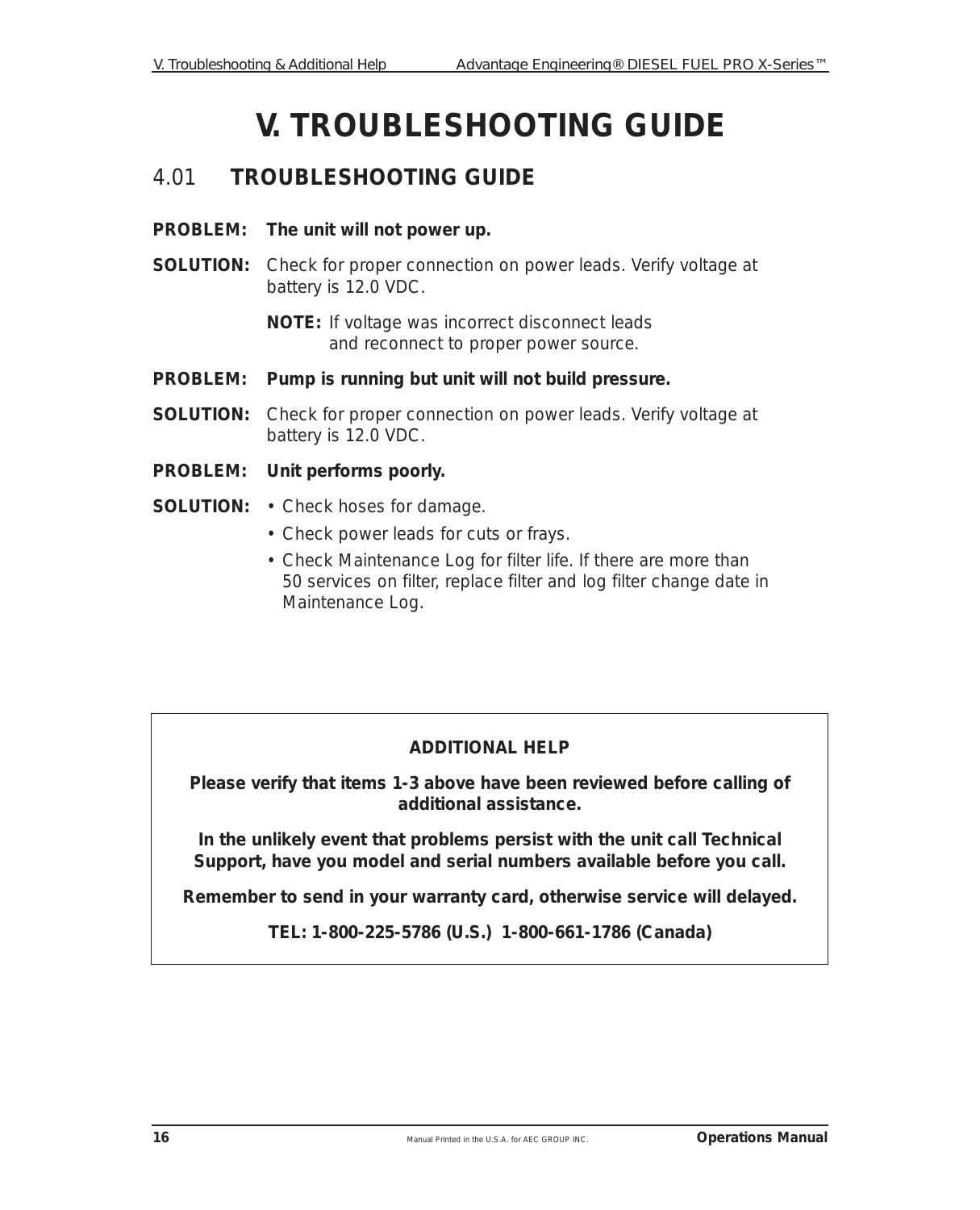# **APPENDIX A - ADAPTERS**

#### *5.01* **DIESEL ADAPTER KIT - PN EEDD300A1**



**1602-10-00-2** Copper washer 10MM Qty. 4



**1602-16-00-2** Copper washer 16MM Qty 4



**1602-12-00-2** Copper washer 12MM Qty. 4



**2153-54-54-1** 1/4" X 1/4" NPTF connector Qty. 2



**1602-14-00-2** Copper washer 14MM Qty. 4



**2156-06-06-1** #6 X #6 union Qty. 2



**2156-10-08-1** #10 X #8 union Qty. 2



**2356-70-13-1** #6 X 1/4" union Qty. 2



**6002-06-01-3** M6 barb Qty. 2



**6002-08-01-3** 5/16" M barb Qty. 2



**6002-10-01-3** 3/8" M barb Qty. 2



**6003-06-01-7** 1/4" open Qty. 2



**6003-08-01-7** 5/16" open Qty. 2



**6003-10-01-7** 3/8" open Qty. 2



**6006-03-01-0** 5/16"F X 90 X snap lock Qty. 2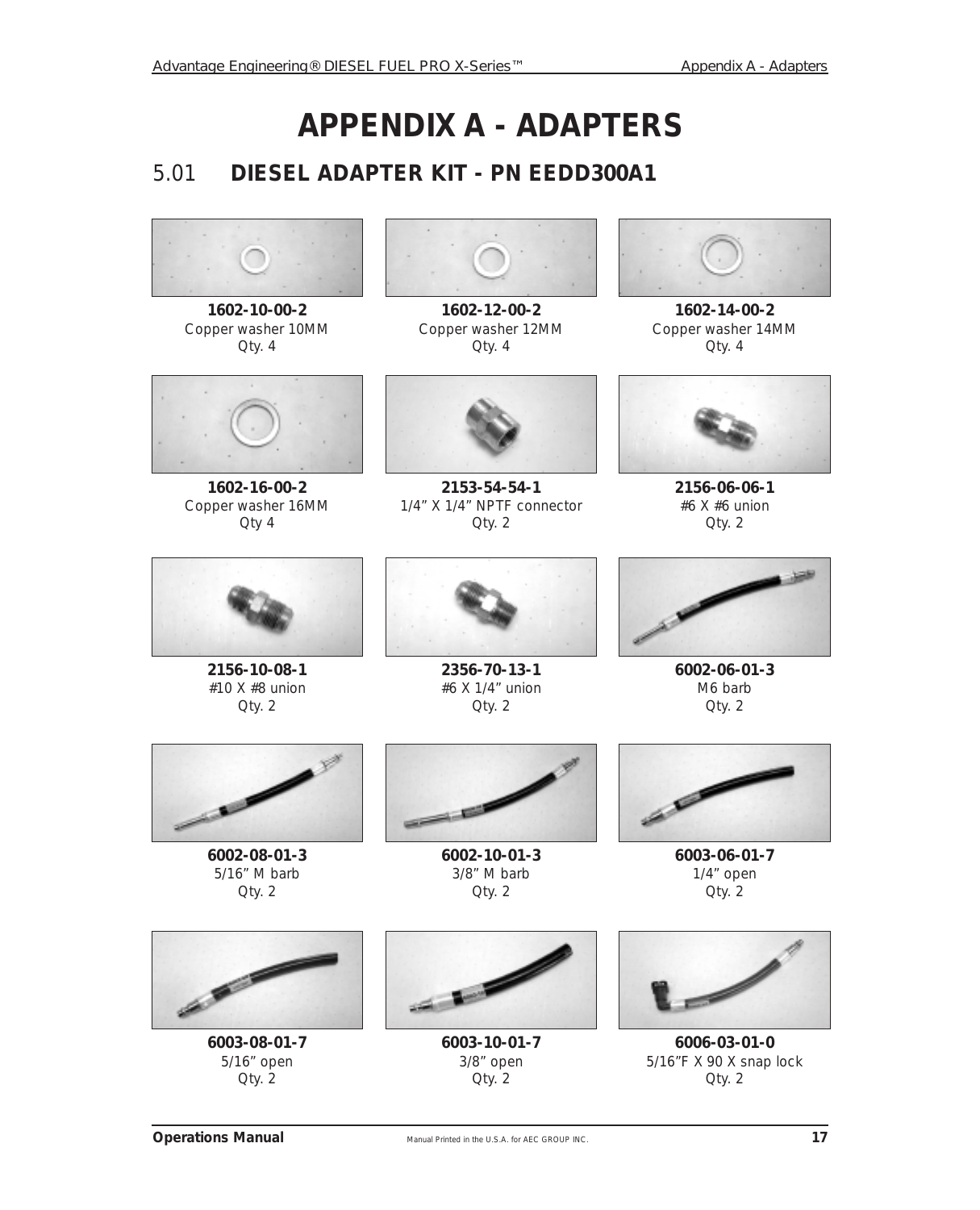

**6006-04-01-3** 5/16"M snap lock Qty. 2



**6006-05-01-0** 3/8"F X 90 X snap lock Qty. 2



**6006-06-01-3** 3/8"M snap lock Qty. 2



**6008-10-21-3** 10MM banjo Qty. 2



**6008-12-21-3** 12MM banjo Qty. 2



**6008-14-21-3** 14MM banjo Qty. 2



**6008-16-21-3** 16MM banjo Qty. 2



**6020-06-01-1** Fuel #6F Qty. 2



**6020-08-01-1** Fuel #8F Qty. 1



**6020-10-01-1** Fuel #10F Qty. 1



**6021-08-21-1** 1/2" OD F Qty. 2



**6022-08-21-1** 1/2" OD female compression Qty. 2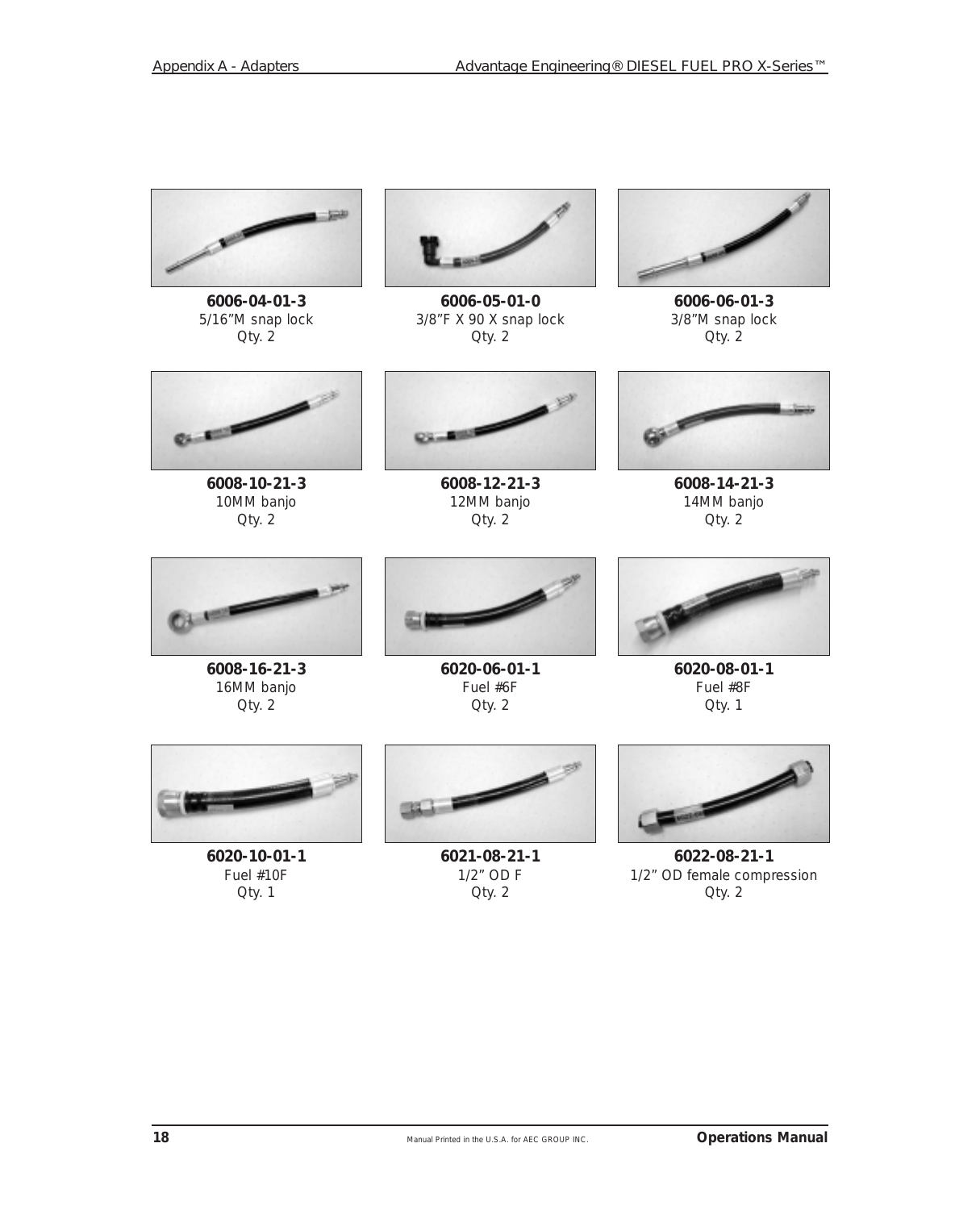# **APPENDIX B - REPLACEMENT PARTS**

#### *6.01* **REPLACEMENT PARTS**



**0901-54-90-1** Hose, 10' Return



**0901-54-90-2** Hose, 10' Pressure



**1624-30-01-2** Tray, Upper - DIESEL FUEL PRO



**1624-31-12-3** Drawer Assy. - DIESEL FUEL PRO



**1631-09-61-2** Wheel, 9' OD



**1635-44-40-4** Wheel , Swivel Locking Caster 4" OD



**2245-21-10-3** Pump Assy. - DIESEL FUEL PRO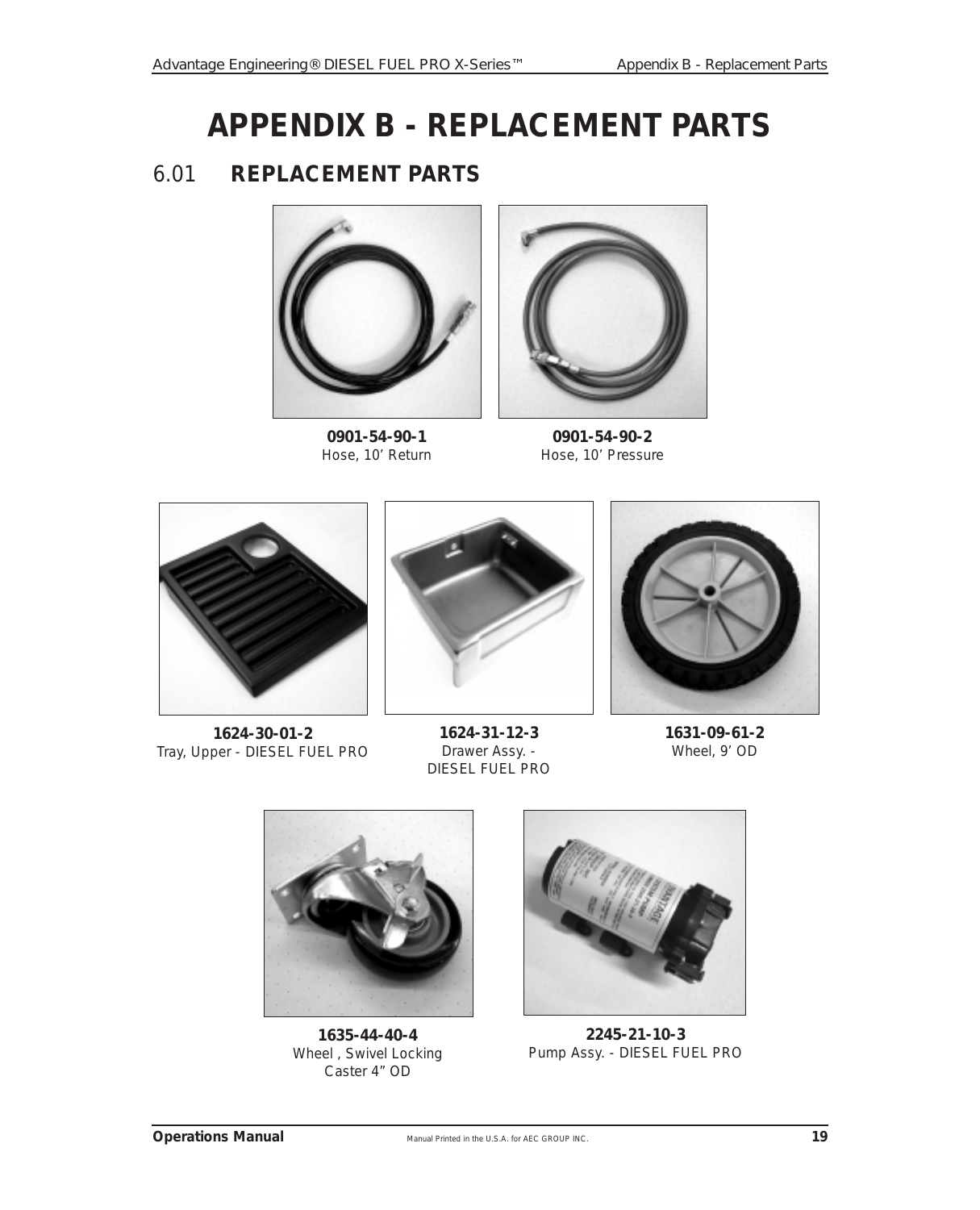#### *6.01* **REPLACEMENT PARTS DIAGRAM**



**3073-10-22-3** Cord/Clamp Assembly, 10'



**5120-11-00-2** Axle, 18



**EEFS308A5** Spin-on filter (2 pcs.)



**3160-68-12-1** Audio Signal 3-28VDC

#### **ORDERING ADAPTERS AND REPLACEMENT PARTS TEL: 1-800-225-5786 (U.S.) 1-800-661-1786 (Canada)**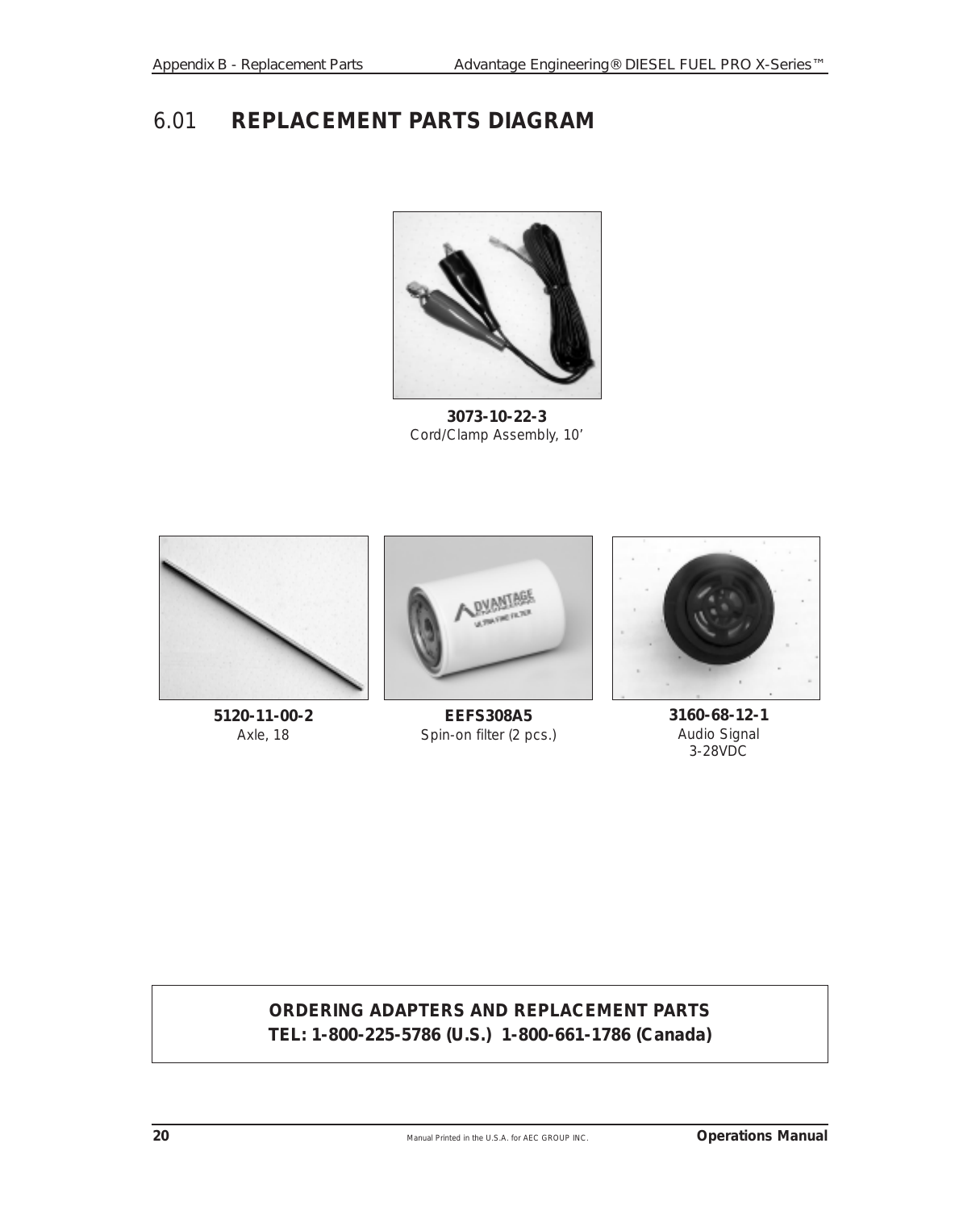# **APPENDIX C - MAINTENANCE**



- **Frequently inspect and clean any tools used, and lubricate all non-sealed ratchet mechanisms with light oil.**
- **The use of any other accessories not specified in this manual may create a hazard.**
- **Read, understand and follow Safety Instructions in the front pages of this manual and on product safety labels.**

#### *7.01* **MAINTENANCE PROCEDURES**

The following maintenance procedures should be performed on a routine basis:

- 1. Replace the fuel filter after every 50 cleaning services as described in the next section.
- 2. Clean the exterior with a plastics cleaning agent or similar product to keep the cabinet looking new.
- 3. Check all hoses and wires for cuts or frays.
- 4. Check O-rings and condition of adapters.

#### **REPLACE THE FUEL FILTER**

- 1. Unscrew the old fuel filter from the mounting station on the front of the unit's cabinet.
- 2. Lightly grease the seal of the new filter and hand-tighten it onto the mounting head.
- 3. Dispose of used filter properly.
- 4. Enter your initials, the date and a check mark in the appropriate boxes of the Maintenance Log.
- 5. Check the filter for leaks when starting next service.

The unit is now ready for the next cleaning service.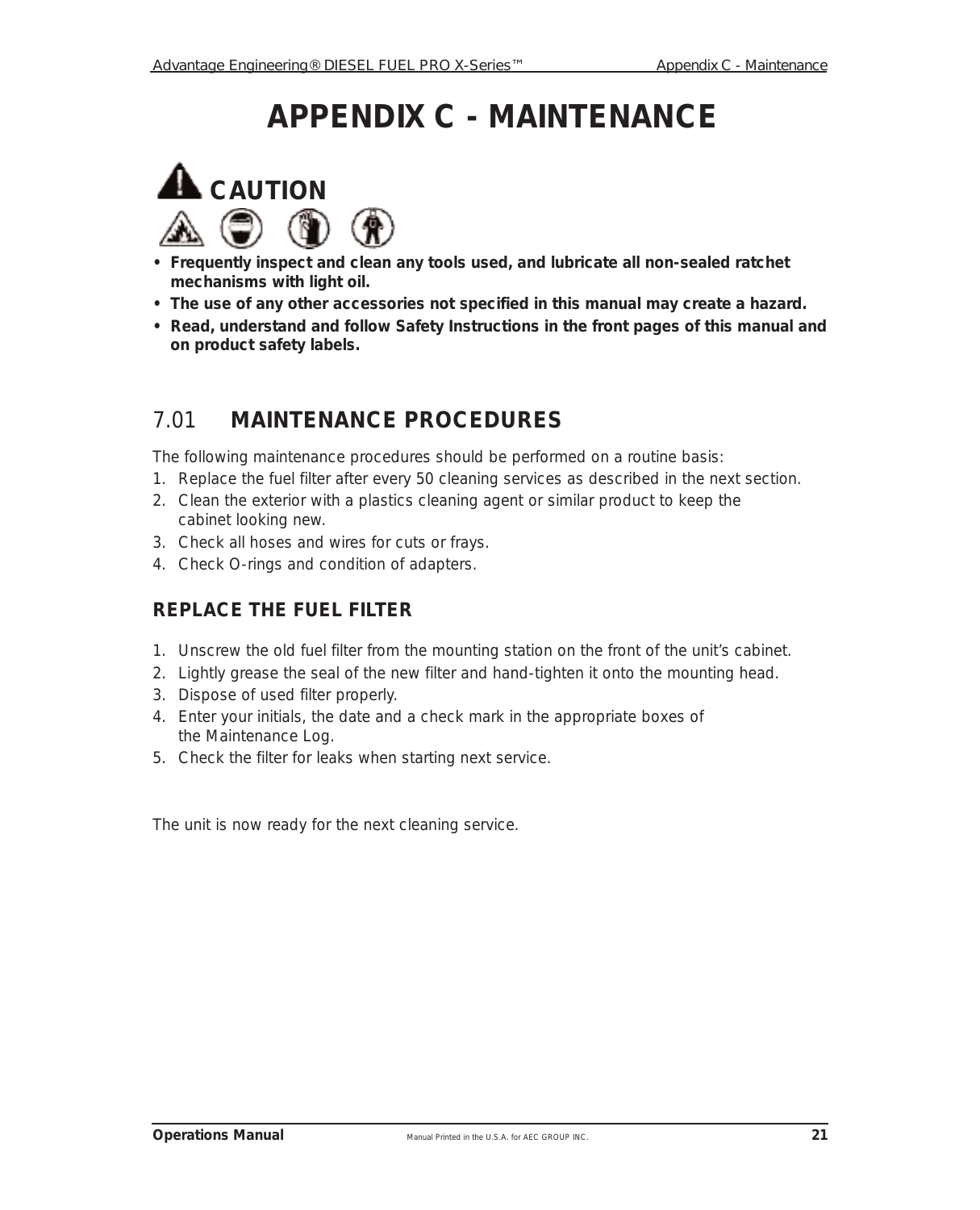### **APPENDIX D MATERIAL DATA SAFETY SHEET**

| Material Safety Data Sheet                                                                                                                       |                                                                                                                           |                                              | U.S. Department of Labor                                                                                    |                         |                             |              |  |
|--------------------------------------------------------------------------------------------------------------------------------------------------|---------------------------------------------------------------------------------------------------------------------------|----------------------------------------------|-------------------------------------------------------------------------------------------------------------|-------------------------|-----------------------------|--------------|--|
| May be used to comply with<br>OSHA's Hazard Communication Standard<br>29 CFR 1910.1200. Standard must be<br>consulted for specific requirements. |                                                                                                                           |                                              | Occupational Safety and Health Administration<br>(Non-Mandatory Form)<br>Form Approved<br>OMB No. 1218-0072 |                         |                             |              |  |
| IDENTITY (As Used on Label and List)                                                                                                             |                                                                                                                           |                                              | Note: Blank spaces are not permitted. If any item is not applicable, or no                                  |                         |                             |              |  |
|                                                                                                                                                  | SNAP-ON PREMIUM DIESEL FUEL SYSTEM CLEANING SOLUTION                                                                      |                                              | information is available, the space must be marked to indicate that.                                        |                         |                             |              |  |
| Section I                                                                                                                                        |                                                                                                                           |                                              |                                                                                                             |                         |                             |              |  |
| Manufacturer's Name<br>AEC GROUP                                                                                                                 |                                                                                                                           |                                              | Emergency Telephone Number<br>714/444-1395                                                                  |                         |                             |              |  |
| Address (Number, Street, City, State, and ZIP Code)<br>17308 MT. WYNNE CIRCLE                                                                    |                                                                                                                           |                                              | Telephone Number for Information<br>714/444-1395                                                            |                         |                             |              |  |
| FOUNTAIN VALLEY, CA 92708                                                                                                                        |                                                                                                                           |                                              | Date Prepared<br>01/01/04                                                                                   |                         |                             |              |  |
|                                                                                                                                                  |                                                                                                                           |                                              | Signature of Preparer (optional)                                                                            |                         |                             |              |  |
|                                                                                                                                                  | Section II - Hazardous Ingredients/Identify Information                                                                   |                                              |                                                                                                             |                         |                             |              |  |
|                                                                                                                                                  | Hazardous Components (Specific Chemical Identity; Common Name(s))                                                         |                                              | OSHA PEL                                                                                                    | ACGIH TLV               | Other Limits<br>Recommended | % (optional) |  |
|                                                                                                                                                  | CLEANER, FUEL ADDITIVE, ORGANIC SOVENT BASED DETERGENT                                                                    |                                              |                                                                                                             |                         |                             |              |  |
|                                                                                                                                                  |                                                                                                                           | CASA: Mixture, no single CAS number applies. |                                                                                                             |                         |                             |              |  |
|                                                                                                                                                  |                                                                                                                           |                                              | This chemical is subject to the trade secret reporting requirements of Section 313 of Sara Title III.       |                         |                             |              |  |
|                                                                                                                                                  |                                                                                                                           | Additive mixture proprietary 100 100-ppm     |                                                                                                             |                         |                             |              |  |
|                                                                                                                                                  | SYNONYMS: N/A                                                                                                             |                                              |                                                                                                             |                         |                             |              |  |
| Section III - Physical/Chemical Characteristics                                                                                                  |                                                                                                                           |                                              |                                                                                                             |                         |                             |              |  |
|                                                                                                                                                  |                                                                                                                           |                                              |                                                                                                             |                         |                             |              |  |
| Boiling Point                                                                                                                                    | 250-380°F                                                                                                                 |                                              | Specific Gravity (H <sub>2</sub> 0 = 1)                                                                     | .90 @ 15 <sup>1</sup> C |                             |              |  |
| Vapor Pressure (mm Hg.)                                                                                                                          | ND                                                                                                                        |                                              | Melting Point                                                                                               | NA                      |                             |              |  |
| Vapor Density (AIR = 1)                                                                                                                          | 21                                                                                                                        |                                              | Evaporation Rate<br>(Bufyl Acetate = 1)                                                                     | .1                      |                             |              |  |
| Solubility in Water                                                                                                                              | not saluble                                                                                                               |                                              | ph                                                                                                          |                         | NA. No water present        |              |  |
| Appearance and Odor                                                                                                                              | Amber, Ammoniacal Liquid                                                                                                  |                                              | Percent<br>Volatilla                                                                                        | 90%                     |                             |              |  |
| VOC (G/L)                                                                                                                                        | 711.3                                                                                                                     |                                              |                                                                                                             |                         |                             |              |  |
| Section IV - Fire and Explosion Hazard Data                                                                                                      |                                                                                                                           |                                              |                                                                                                             |                         |                             |              |  |
| Fissh Point (Method Used)                                                                                                                        | 192 F (COC)                                                                                                               |                                              | Flammable Limits                                                                                            | (estimated values)      | LEL.<br>ND.                 | UEL<br>ND.   |  |
| Extinguishing Media                                                                                                                              | Use water, fog foam, dry chemical or CO2. Do not use a direct stream of water; product will float and possibly re-ignite. |                                              |                                                                                                             |                         |                             |              |  |
| Special Fire Fighting Procedures                                                                                                                 |                                                                                                                           |                                              | Do not enter fire area without a MIOSH approved full-face self-contained breathing apparatus.               |                         |                             |              |  |
|                                                                                                                                                  |                                                                                                                           |                                              |                                                                                                             |                         |                             |              |  |
| Unusual Fire and Explosion Hazards                                                                                                               | pressure build-up, which could result in container rupture.                                                               |                                              | containers exposed to intense heat from fires should be cooled with water to prevent vapor                  |                         |                             |              |  |
|                                                                                                                                                  |                                                                                                                           |                                              |                                                                                                             |                         |                             |              |  |

OSHA 174, Sept. 1985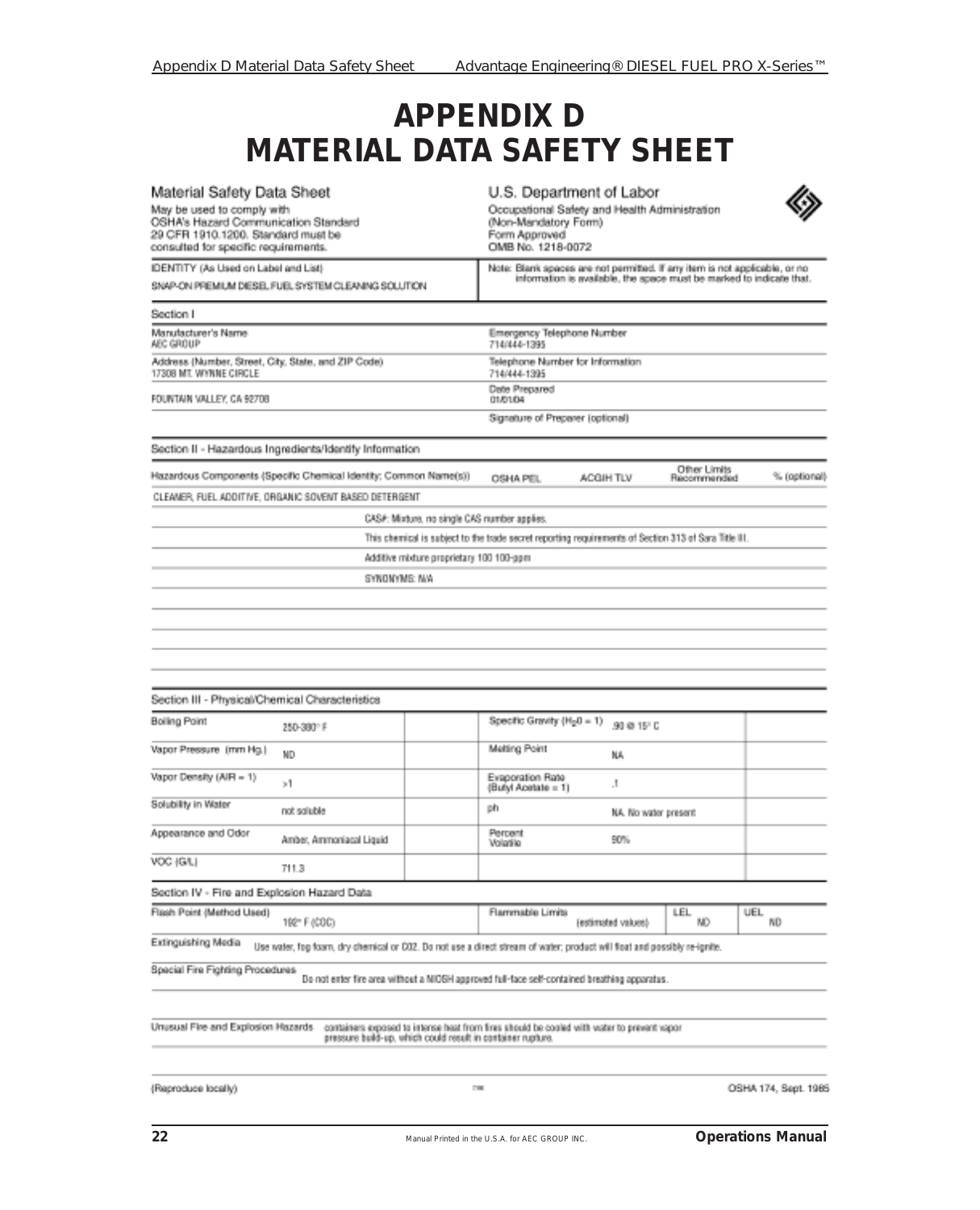SNAP-ON PREMIUM FUEL SYSTEM CLEANING SOLUTION Section V - Reactivity Data Stability Unstable Conditions to Avoid Stable X Incompetibility (Materials to Avoid) Reactivity May react with strong coidizers. Will not essue Hazardous Decomposition or Byproducts Carbon monoide and unidentified organic compounds may be formed during combustion. Hazardous Conditions to Avoid May Occur Polymerization Will Not Occur  $\boldsymbol{\mathsf{x}}$ Section VI - Health Hazard Data Route(s) of Entry: Inhalation? Skin Ingestion? x × Health Hazards (Acute and Chronic) EYES: Liquid or vapor contact may cause initation. SKIN: Prolonged and repeated contact can cause defatting and drying of the skin which may result in skin initation and dermatitis. INHALATION: May be slightly irritating to mucous membranes. INGESTION: May result in vomiting. Aspiration of vomitus into lungs may result in chemical preumonitis and pulmonary edema/hemonitage. HMIS HAZARD CLASS: Health = 1, Flammability = 2, Reactivity = 0, Other = none Ranking: O = Least, 1 = Slight, 2 = Moderate, 3 = High, 4 = Extreme Carcinogenicity: IARC Monographs? OSHA Regulated? NTP? None present None present None present Signs and Symptoms of Exposure Inhalation: Respiratory tract initation. Skin: Smarting, retiress, and initation. Medical Conditions<br>Generally Aggravated by Exposure Many petroleum hydrocarbons and synfhetic lubricants pose potential health risks which vary from person to person.<br>As a precaution, exposure to liquids, furnes, mists and vapors should be minimized. Emergency and First Aid Procedures<br>EYE CONTACT: Rush with water for 15 minutes while holding eyelids open. Call physician. SKIN CONTACT: Remove contaminated dicthing/shoes and wash skin with soap and water. Do not reuse clothing until disaned. If initiation persists, call physician.<br>INHALATION: Remove victim to fresh air and provide coggen, if INGESTION: Do not induce vorniting. If varriting occurs, keep head below knees to prevent aspiration of liquid into lungs. Get medical attention. Section VII - Precautions for Safe Handling and Use Steps to Be Taken in Case Material is Released or Spilled SMALL SPILLS: Take up with absorbent material and place in non-leaking container for proper disposal. LARGE SPILLS: Eliminals potential sources of ignition. Wear appropriate respirator and other protective diothing. Shut off source of leak only if sale to do so. Dike and<br>contain, Remove with vacuum trucks or pump to storag Waste Disposable Method Place in a disposal facility approved under ROPA regulations for hazardous waste Precautions to Be Taken in Handling and Storing Storage: Combustible, Keep liquid and vapor away from heat, sparks or flame. Vapors may accumulate and travel to ignition sources distant from the handling site. Handling: May cause eye and skin irritation. Avoid prolonged breathing or skin exposure. Wash thoroughly after handling. Other Preceutions Keep away from edgene heat or open flame. Do not reuse solied clothing without laundering. Transportation: ROAD: Petroleum Distillates, Naptha Formulation N.O.S., Class 3, UN1268, Packaging Group III. If shipped in bulk quantities (100 gal. or 454 L or greater), product is considered a Dangerous Good. Not regulated in less than bulk quantities MARINE: Not regulated. AIR Not regulated. Section VIII - Control Measures Respiratory Protection (Specify Type) Use a NICSH approved respirator for organic vapors. Ventilation Local Exhaust Special Use supplied air respirator during fire. Use explosion proof ventilation to control vapor concentration. Mechanical (General) Other Protective Gloves Eye Protection Wear safety glasses or poggles to avoid eye contact. Neoprana, polyvinyl or polyethylene Other Protective Clothing or Equipment [6] resistant or protective garment if needed. Work/Hygienic Practices Wash exposed skin with scup and water or waterless skin cleaner. Page 2 \* U.S. Gevernment Printing Office : 1987-181-504/64382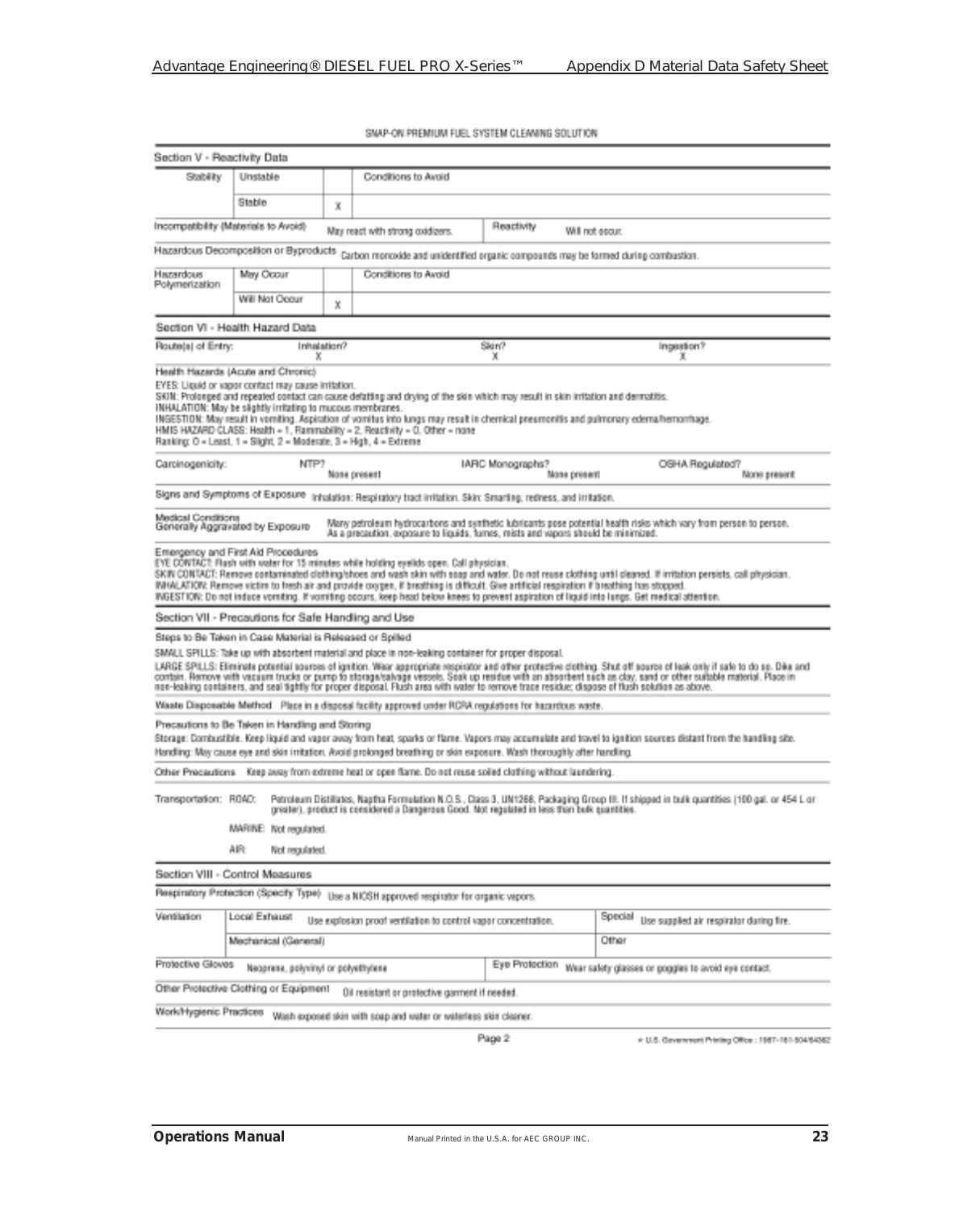## **LIMITED ONE (1) YEAR WARRANTY** DIESEL FUEL PRO X-SERIES

AEC GROUP INC. warrants only to the original Purchaser that under normal use, care and service, the Equipment (except as otherwise provided herein) shall be free from defects in material and workmanship for one year from the date of original invoice. External hoses, remote control modules, adapters and all other attachments, supplies and consumables (except as

otherwise provided herein) are warranted for 90 calendar days from the date of original invoice. Filter elements are not warranted.

SELLER'S OBLIGATIONS UNDER THIS WARRANTY ARE LIMITED SOLELY TO THE REPAIR OR, AT SELLER'S OPTION, REPLACEMENT OF EQUIPMENT OR PARTS WHICH TO SELLER'S SATISFACTION ARE DETERMINED TO BE DEFECTIVE AND WHICH ARE NECESSARY, IN SELLER'S JUDGEMENT, TO RETURN THE EQUIPMENT TO GOOD OPERATING CONDITION. NO OTHER WARRANTIES EXPRESS OR IMPLIED OR STATUTORY, INCLUDING WITHOUT LIMITATION ANY IMPLIED WARRANTY OF MERCHANTABILITY OR FITNESS FOR A PARTICULAR PURPOSE, SHALL APPLY AND ALL SUCH WARRANTIES ARE HEREBY EXPRESSLY DISCLAIMED.

This warranty does not cover (and separate charges for parts, labor and related expenses shall apply to) any damage to, malfunctioning, inoperability or improper operation of the Equipment caused by, resulting from or attributable to (A) abuse, misuse or tampering; (B) alteration, modification or adjustment of the Equipment by anyone other than Seller's authorized representatives; (D) improper or negligent use, application, operation, care, cleaning, storage or handling; (E) fire, water, wind, lightning or other natural causes; (F) adverse environmental conditions, including, without limitation, excessive heat, moisture, corrosive elements, or dust or other air contaminants, radio frequency interference, electric power failure, power line voltages beyond those specified for the equipment, unusual physical, electrical or electromagnetic stress, and/or any other condition outside of Seller's environmental specifications; (G) use of the Equipment in combination or connection with other equipment, attachments, supplies or consumables not manufactured or supplied by Seller; or (H) failure to comply with any applicable federal, state or local regulation.

Repairs or replacements qualifying under this Warranty will be performed on regular business days during Seller's normal working hours within a reasonable time following Purchaser's request. All requests for Warranty service must be made during the stated Warranty period. This warranty is non-transferable.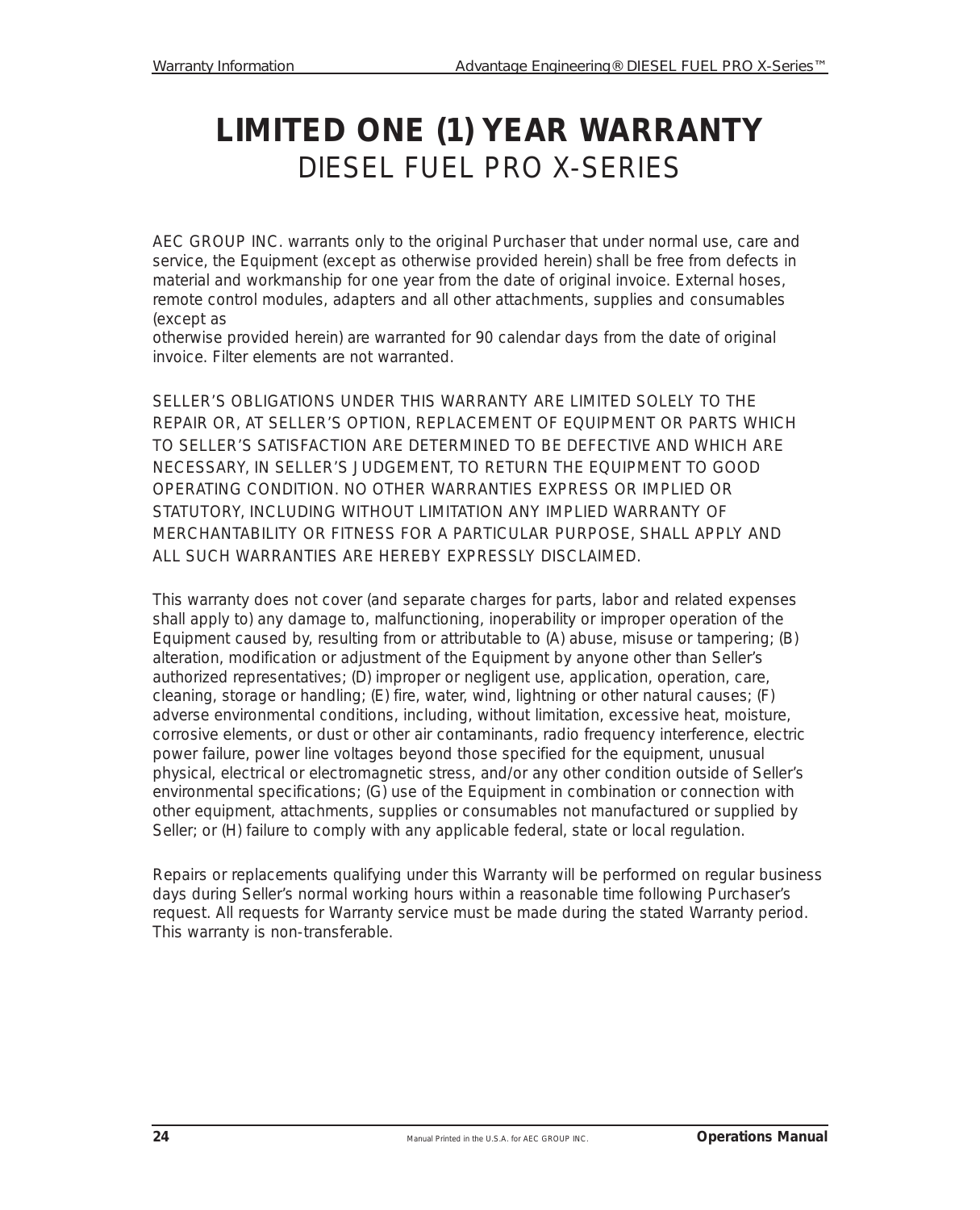## **MAINTENANCE LOG**

Use to keep track of maintenance performed on your DIESEL FUEL PRO system.

| Date | <b>Fuel Filter</b><br>(Changed) | <b>Other Maintenance</b><br>Performed | Performed by: |
|------|---------------------------------|---------------------------------------|---------------|
|      |                                 |                                       |               |
|      |                                 |                                       |               |
|      |                                 |                                       |               |
|      |                                 |                                       |               |
|      |                                 |                                       |               |
|      |                                 |                                       |               |
|      |                                 |                                       |               |
|      |                                 |                                       |               |
|      |                                 |                                       |               |
|      |                                 |                                       |               |
|      |                                 |                                       |               |
|      |                                 |                                       |               |
|      |                                 |                                       |               |
|      |                                 |                                       |               |
|      |                                 |                                       |               |
|      |                                 |                                       |               |
|      |                                 |                                       |               |
|      |                                 |                                       |               |
|      |                                 |                                       |               |
|      |                                 |                                       |               |
|      |                                 |                                       |               |
|      |                                 |                                       |               |
|      |                                 |                                       |               |
|      |                                 |                                       |               |
|      |                                 |                                       |               |
|      |                                 |                                       |               |